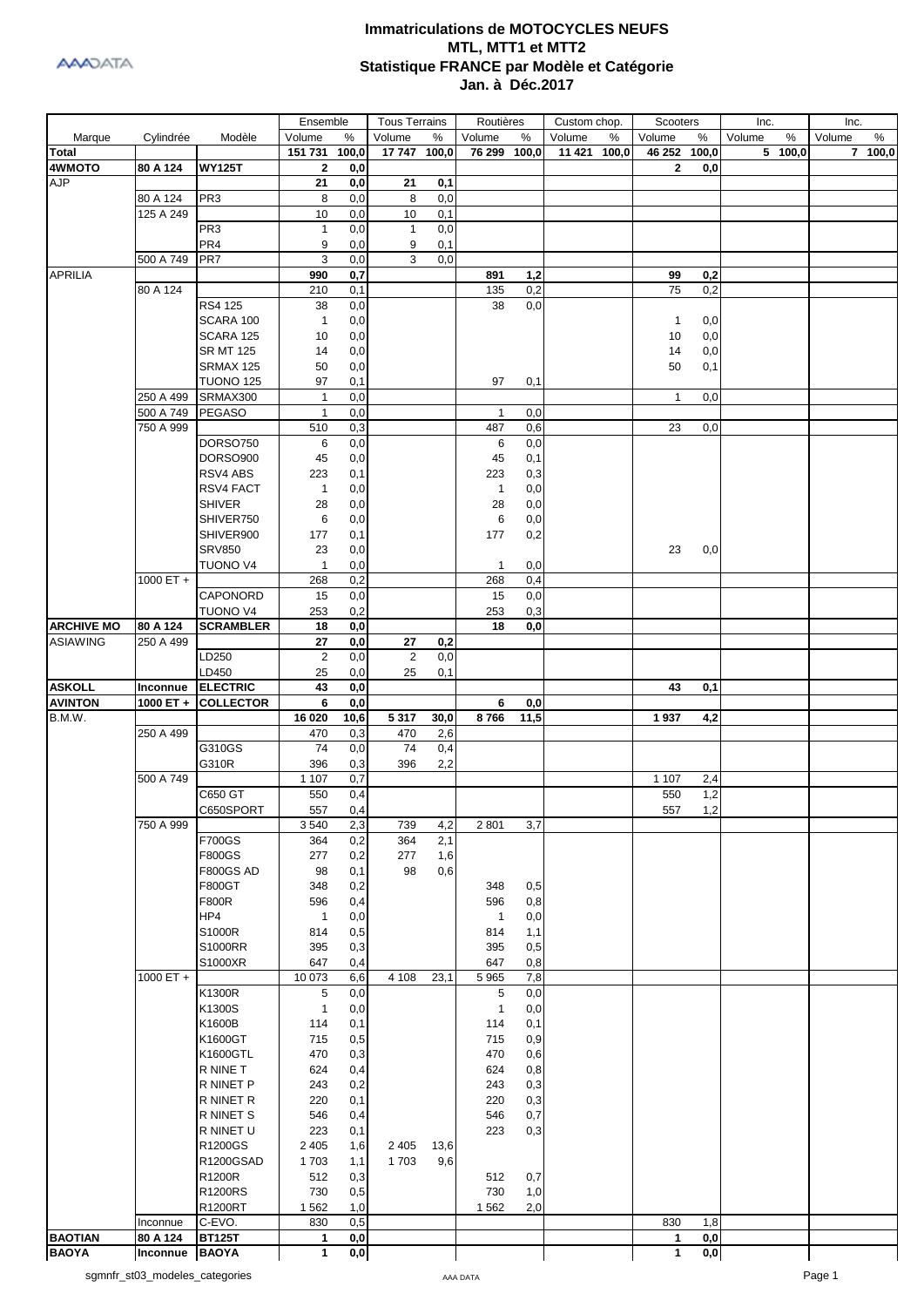

|                   |                    |                  | Ensemble       |     | <b>Tous Terrains</b> |     | Routières      |     | Custom chop. |     | Scooters     |     | Inc.   |   | Inc.   |   |
|-------------------|--------------------|------------------|----------------|-----|----------------------|-----|----------------|-----|--------------|-----|--------------|-----|--------|---|--------|---|
| Marque            | Cylindrée          | Modèle           | Volume         | %   | Volume               | ℅   | Volume         | %   | Volume       | %   | Volume       | %   | Volume | % | Volume | % |
| <b>BENELLI</b>    |                    |                  | 376            | 0,2 |                      |     | 376            | 0,5 |              |     |              |     |        |   |        |   |
|                   | 80 A 124           | <b>TORNA.NKD</b> | 177            | 0,1 |                      |     | 177            | 0,2 |              |     |              |     |        |   |        |   |
|                   | 125 A 249          | <b>BN251</b>     | $\overline{7}$ | 0,0 |                      |     | $\overline{7}$ | 0,0 |              |     |              |     |        |   |        |   |
|                   | 250 A 499          | <b>BN302</b>     | 83             | 0,1 |                      |     | 83             | 0,1 |              |     |              |     |        |   |        |   |
|                   | 500 A 749          |                  | 107            | 0,1 |                      |     | 107            | 0,1 |              |     |              |     |        |   |        |   |
|                   |                    | <b>BN600</b>     | 4              | 0,0 |                      |     | 4              | 0,0 |              |     |              |     |        |   |        |   |
|                   |                    | <b>TRK 502</b>   | 103            | 0,1 |                      |     | 103            | 0,1 |              |     |              |     |        |   |        |   |
|                   | 750 A 999          | TORNAD900        | $\mathbf{1}$   | 0,0 |                      |     | 1              | 0,0 |              |     |              |     |        |   |        |   |
|                   | 1000 ET +          | 1130 TNT         | $\mathbf{1}$   | 0,0 |                      |     | $\mathbf{1}$   | 0,0 |              |     |              |     |        |   |        |   |
|                   |                    |                  |                |     |                      |     |                |     |              |     |              |     |        |   |        |   |
| <b>BETA</b>       |                    |                  | 866            | 0,6 | 865                  | 4,9 | 1              | 0,0 |              |     |              |     |        |   |        |   |
|                   | 80 A 124           |                  | 122            | 0,1 | 122                  | 0,7 |                |     |              |     |              |     |        |   |        |   |
|                   |                    | <b>RR125</b>     | 102            | 0,1 | 102                  | 0,6 |                |     |              |     |              |     |        |   |        |   |
|                   |                    | <b>URB 125</b>   | 20             | 0,0 | 20                   | 0,1 |                |     |              |     |              |     |        |   |        |   |
|                   | 125 A 249          |                  | 136            | 0,1 | 136                  | 0,8 |                |     |              |     |              |     |        |   |        |   |
|                   |                    | 250              | 36             | 0,0 | 36                   | 0,2 |                |     |              |     |              |     |        |   |        |   |
|                   |                    | RR250            | 98             | 0,1 | 98                   | 0,6 |                |     |              |     |              |     |        |   |        |   |
|                   |                    | <b>URB 200</b>   | $\overline{2}$ | 0,0 | 2                    | 0,0 |                |     |              |     |              |     |        |   |        |   |
|                   | 250 A 499          |                  | 608            | 0,4 | 607                  | 3,4 | 1              | 0,0 |              |     |              |     |        |   |        |   |
|                   |                    | 250              | 89             | 0,1 | 89                   | 0,5 |                |     |              |     |              |     |        |   |        |   |
|                   |                    | MOTARD4.0        | $\mathbf{1}$   | 0,0 |                      |     | $\mathbf{1}$   | 0,0 |              |     |              |     |        |   |        |   |
|                   |                    | <b>RR300</b>     | 343            | 0,2 | 343                  | 1,9 |                |     |              |     |              |     |        |   |        |   |
|                   |                    | <b>RR350</b>     | 76             | 0,1 | 76                   | 0,4 |                |     |              |     |              |     |        |   |        |   |
|                   |                    | <b>RR400</b>     | 31             | 0,0 | 31                   | 0,2 |                |     |              |     |              |     |        |   |        |   |
|                   |                    | <b>RR450</b>     | $\overline{7}$ | 0,0 | 7                    | 0,0 |                |     |              |     |              |     |        |   |        |   |
|                   |                    | <b>RR500</b>     | 9              | 0,0 | 9                    | 0,1 |                |     |              |     |              |     |        |   |        |   |
|                   |                    |                  |                |     |                      |     |                |     |              |     |              |     |        |   |        |   |
|                   |                    | <b>URB 250</b>   | $\sqrt{5}$     | 0,0 | 5                    | 0,0 |                |     |              |     |              |     |        |   |        |   |
|                   |                    | <b>URB 300</b>   | 47             | 0,0 | 47                   | 0,3 |                |     |              |     |              |     |        |   |        |   |
| <b>BEXX</b>       | 80 A 124           | <b>BD125</b>     | 4              | 0,0 |                      |     | 4              | 0,0 |              |     |              |     |        |   |        |   |
| <b>BIKE EROAD</b> | 80 A 124           | 125              | 5              | 0,0 |                      |     |                |     |              |     | 5            | 0,0 |        |   |        |   |
| <b>BIMOTA</b>     | 1000 ET + 1100 BT3 |                  | $\mathbf{1}$   | 0,0 |                      |     | $\mathbf 1$    | 0,0 |              |     |              |     |        |   |        |   |
| <b>BRIXTON</b>    | 80 A 124           | <b>BX 125</b>    | 670            | 0,4 |                      |     | 670            | 0,9 |              |     |              |     |        |   |        |   |
| <b>BULLIT</b>     | 80 A 124           |                  | 548            | 0,4 |                      |     | 548            | 0,7 |              |     |              |     |        |   |        |   |
|                   |                    | COOPER           | 309            | 0,2 |                      |     | 309            | 0,4 |              |     |              |     |        |   |        |   |
|                   |                    | <b>XF125GY</b>   | 239            | 0,2 |                      |     | 239            | 0,3 |              |     |              |     |        |   |        |   |
| <b>CC</b>         | 80 A 124           | ZH CJL125        | 1              | 0,0 |                      |     | $\mathbf 1$    | 0,0 |              |     |              |     |        |   |        |   |
| <b>CF MOTO</b>    | 500 A 749          | <b>CF650</b>     | 5              | 0,0 |                      |     | 5              | 0,0 |              |     |              |     |        |   |        |   |
| <b>CMC</b>        | 250 A 499          | <b>EM450</b>     | $\mathbf{1}$   | 0,0 |                      |     | 1              | 0,0 |              |     |              |     |        |   |        |   |
| <b>DAELIM</b>     |                    |                  | 370            | 0,2 |                      |     | 21             | 0,0 | 130          | 1,1 | 219          | 0,5 |        |   |        |   |
|                   | 80 A 124           |                  | 336            | 0,2 |                      |     | 17             | 0,0 | 130          | 1,1 | 189          | 0,4 |        |   |        |   |
|                   |                    | <b>B BONE</b>    | 5              | 0,0 |                      |     |                |     |              |     | 5            | 0,0 |        |   |        |   |
|                   |                    | DAY STAR         | 130            | 0,1 |                      |     |                |     | 130          | 1,1 |              |     |        |   |        |   |
|                   |                    | <b>ROADWIN</b>   | 17             | 0,0 |                      |     | 17             | 0,0 |              |     |              |     |        |   |        |   |
|                   |                    | S <sub>2</sub>   | 17             | 0,0 |                      |     |                |     |              |     | 17           | 0,0 |        |   |        |   |
|                   |                    | ${\sf S3}$       | 167            | 0,1 |                      |     |                |     |              |     | 167          | 0,4 |        |   |        |   |
|                   | 125 A 249          |                  | 34             | 0,0 |                      |     | 4              | 0,0 |              |     | 30           | 0,1 |        |   |        |   |
|                   |                    | 250              | 30             | 0,0 |                      |     |                |     |              |     | 30           | 0,1 |        |   |        |   |
|                   |                    | <b>ROADSPORT</b> | 4              | 0,0 |                      |     | 4              | 0,0 |              |     |              |     |        |   |        |   |
| <b>DAFIER</b>     | 80 A 124           | <b>DFE125T</b>   | 2              | 0,0 |                      |     |                |     |              |     | $\mathbf{2}$ | 0,0 |        |   |        |   |
| <b>DERBI</b>      | 80 A 124           |                  | 8              | 0,0 | 3                    | 0,0 | 5              | 0,0 |              |     |              |     |        |   |        |   |
|                   |                    | 125 SM           | 4              | 0,0 |                      |     | 4              | 0,0 |              |     |              |     |        |   |        |   |
|                   |                    | <b>GPR 125</b>   | $\mathbf{1}$   | 0,0 |                      |     | 1              | 0,0 |              |     |              |     |        |   |        |   |
|                   |                    | <b>SENDA</b>     | 3              | 0,0 | 3                    | 0,0 |                |     |              |     |              |     |        |   |        |   |
| <b>DUB PERFOR</b> | 1000 ET $+$        | <b>GURU</b>      | $\mathbf{1}$   | 0,0 |                      |     |                |     | 1            | 0,0 |              |     |        |   |        |   |
| <b>DUCATI</b>     |                    |                  | 4 4 5 6        | 2,9 |                      |     | 4 0 0 4        | 5,2 | 452          | 4,0 |              |     |        |   |        |   |
|                   | 250 A 499          | SCRAMB.62        | 30             | 0,0 |                      |     | 30             | 0,0 |              |     |              |     |        |   |        |   |
|                   | 750 A 999          |                  | 2879           | 1,9 |                      |     | 2879           | 3,8 |              |     |              |     |        |   |        |   |
|                   |                    | 899PANI          | $\mathbf{1}$   | 0,0 |                      |     | 1              | 0,0 |              |     |              |     |        |   |        |   |
|                   |                    | 939 SP           | 152            | 0,1 |                      |     | 152            | 0,2 |              |     |              |     |        |   |        |   |
|                   |                    | 959PANI          | 102            | 0,1 |                      |     | 102            | 0,1 |              |     |              |     |        |   |        |   |
|                   |                    | M797             | 483            | 0,3 |                      |     | 483            | 0,6 |              |     |              |     |        |   |        |   |
|                   |                    | M821             | 355            | 0,2 |                      |     | 355            | 0,5 |              |     |              |     |        |   |        |   |
|                   |                    |                  |                |     |                      |     |                |     |              |     |              |     |        |   |        |   |
|                   |                    | <b>MTS950</b>    | 422            | 0,3 |                      |     | 422            | 0,6 |              |     |              |     |        |   |        |   |
|                   |                    | <b>SCRAMBLER</b> | 893            | 0,6 |                      |     | 893            | 1,2 |              |     |              |     |        |   |        |   |
|                   |                    | <b>SUPER SP</b>  | 471            | 0,3 |                      |     | 471            | 0,6 |              |     |              |     |        |   |        |   |
|                   | 1000 ET +          |                  | 1547           | 1,0 |                      |     | 1 0 9 5        | 1,4 | 452          | 4,0 |              |     |        |   |        |   |
|                   |                    | 1199SPL          | $\mathbf{1}$   | 0,0 |                      |     | 1              | 0,0 |              |     |              |     |        |   |        |   |
|                   |                    | 1299PANI         | 113            | 0,1 |                      |     | 113            | 0,1 |              |     |              |     |        |   |        |   |
|                   |                    | <b>DIAVEL</b>    | 189            | 0,1 |                      |     |                |     | 189          | 1,7 |              |     |        |   |        |   |
|                   |                    | M1200            | 316            | 0,2 |                      |     | 316            | 0,4 |              |     |              |     |        |   |        |   |
|                   |                    | M1200R           | 64             | 0,0 |                      |     | 64             | 0,1 |              |     |              |     |        |   |        |   |
|                   |                    | M1200S           | 3              | 0,0 |                      |     | 3              | 0,0 |              |     |              |     |        |   |        |   |
|                   |                    | MTS1200          | 522            | 0,3 |                      |     | 522            | 0,7 |              |     |              |     |        |   |        |   |
|                   |                    | MTS1260          | 54             | 0,0 |                      |     | 54             | 0,1 |              |     |              |     |        |   |        |   |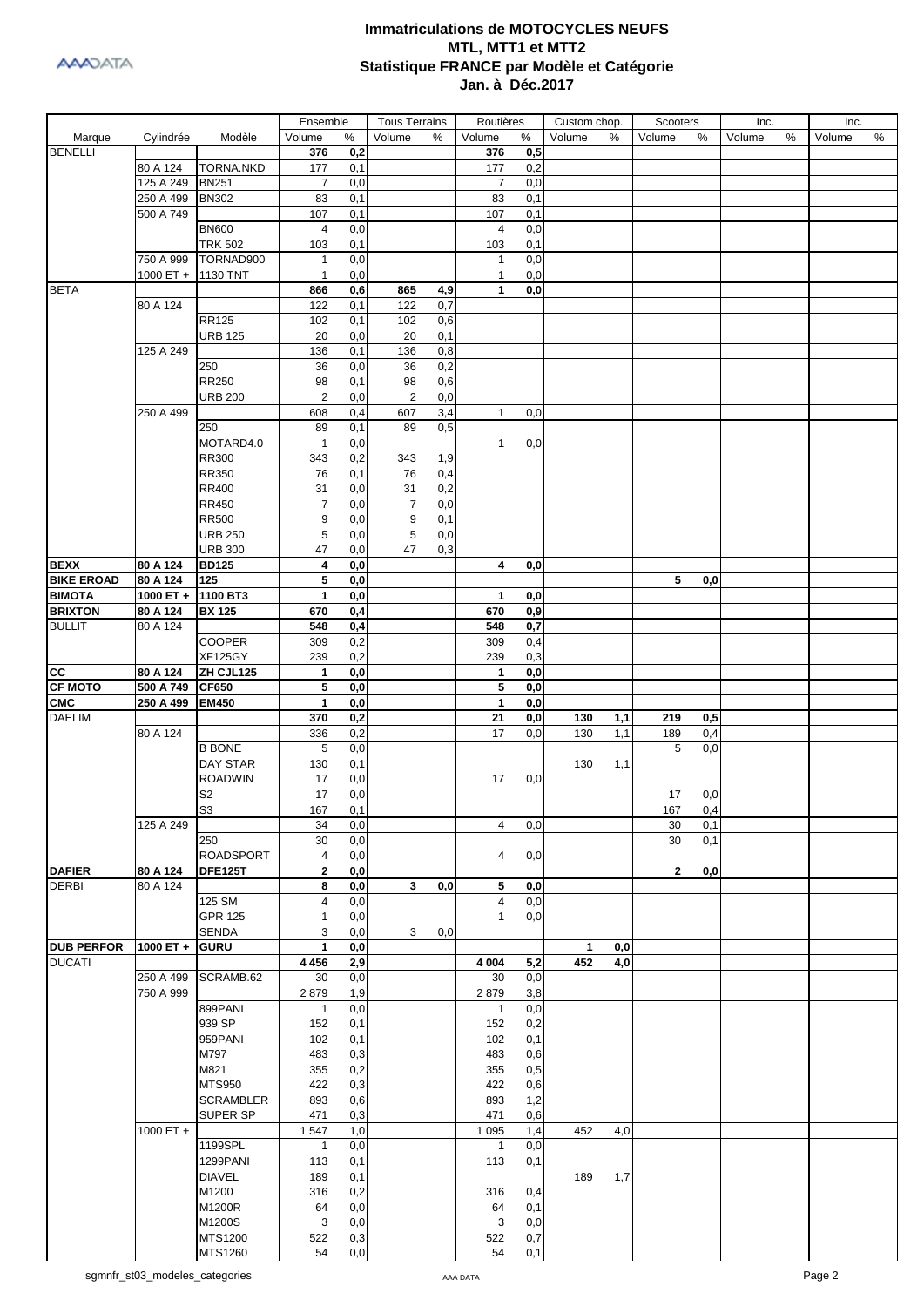|                   |             |                  | Ensemble       |      | <b>Tous Terrains</b> |            | Routières      |      | Custom chop. |      | Scooters       |     | Inc.   |   | Inc.   |      |
|-------------------|-------------|------------------|----------------|------|----------------------|------------|----------------|------|--------------|------|----------------|-----|--------|---|--------|------|
| Marque            | Cylindrée   | Modèle           | Volume         | $\%$ | Volume               | %          | Volume         | $\%$ | Volume       | %    | Volume         | %   | Volume | % | Volume | $\%$ |
|                   |             | <b>PANIGAL R</b> | 5              | 0,0  |                      |            | 5              | 0,0  |              |      |                |     |        |   |        |      |
|                   |             | PANIGALV4        | 17             | 0,0  |                      |            | 17             | 0,0  |              |      |                |     |        |   |        |      |
|                   |             | X DIAVEL         | 263            | 0,2  |                      |            |                |      | 263          | 2,3  |                |     |        |   |        |      |
| <b>ECCHO</b>      | 80 A 124    | <b>YY125T</b>    | 26             | 0,0  |                      |            |                |      |              |      | 26             | 0,1 |        |   |        |      |
| <b>ECCITY MOT</b> | Inconnue    | <b>ARTELEC</b>   | 100            | 0,1  |                      |            |                |      |              |      | 100            | 0,2 |        |   |        |      |
| <b>EFUN</b>       | Inconnue    | <b>PULSE</b>     | $\mathbf{1}$   | 0,0  |                      |            |                |      |              |      | 1              | 0,0 |        |   |        |      |
| <b>ELECTRIC M</b> | Inconnue    |                  | 76             | 0,1  | 76                   | 0,4        |                |      |              |      |                |     |        |   |        |      |
|                   |             | EM 5.7           | 54             | 0,0  | 54                   | 0,3        |                |      |              |      |                |     |        |   |        |      |
|                   |             | <b>ETREK</b>     |                |      |                      |            |                |      |              |      |                |     |        |   |        |      |
|                   |             |                  | 22             | 0,0  | 22                   | 0,1        |                |      |              |      |                |     |        |   |        |      |
| <b>EMPIRE KEE</b> | 80 A 124    | 125              | 16             | 0,0  |                      |            | 16             | 0,0  |              |      |                |     |        |   |        |      |
| <b>ENERGICA</b>   | Inconnue    | <b>EVA</b>       | $\mathbf 2$    | 0,0  |                      |            | $\mathbf{2}$   | 0,0  |              |      |                |     |        |   |        |      |
| <b>ENFIELD</b>    |             |                  | 968            | 0,6  |                      |            | 968            | 1,3  |              |      |                |     |        |   |        |      |
|                   | 250 A 499   | BULLET500        | 879            | 0,6  |                      |            | 879            | 1,2  |              |      |                |     |        |   |        |      |
|                   | 500 A 749   | C. GT535         | 89             | 0,1  |                      |            | 89             | 0,1  |              |      |                |     |        |   |        |      |
| <b>ERIDER</b>     | Inconnue    | <b>ERIDER</b>    | 4              | 0,0  |                      |            |                |      |              |      | 4              | 0,0 |        |   |        |      |
| <b>EUROCKA</b>    |             |                  | $\mathbf{2}$   | 0,0  |                      |            | $\mathbf{1}$   | 0,0  |              |      | 1              | 0,0 |        |   |        |      |
|                   | 80 A 124    | JJ125T           | $\mathbf{1}$   | 0,0  |                      |            |                |      |              |      | $\mathbf{1}$   | 0,0 |        |   |        |      |
|                   | 250 A 499   | JJ250            | $\mathbf{1}$   | 0,0  |                      |            | $\mathbf{1}$   | 0,0  |              |      |                |     |        |   |        |      |
| <b>EZNEN</b>      | Inconnue    | <b>RETRO</b>     | 4              | 0,0  |                      |            |                |      |              |      | 4              | 0,0 |        |   |        |      |
| FANTIC.MOT        |             |                  | 19             | 0,0  | 19                   | 0,1        |                |      |              |      |                |     |        |   |        |      |
|                   | 80 A 124    | <b>FANT.125</b>  | 17             | 0,0  | 17                   | 0,1        |                |      |              |      |                |     |        |   |        |      |
|                   | 250 A 499   | <b>TF250</b>     | $\sqrt{2}$     | 0,0  | 2                    | 0,0        |                |      |              |      |                |     |        |   |        |      |
| <b>FOSTI</b>      | 80 A 124    | ZN1256           | $\mathbf{1}$   | 0,0  |                      |            | $\mathbf{1}$   | 0,0  |              |      |                |     |        |   |        |      |
| <b>GAS GAS</b>    |             |                  | 355            | 0,2  | 355                  |            |                |      |              |      |                |     |        |   |        |      |
|                   | 80 A 124    |                  | 24             | 0,0  | 24                   | 2,0<br>0,1 |                |      |              |      |                |     |        |   |        |      |
|                   |             |                  |                |      |                      |            |                |      |              |      |                |     |        |   |        |      |
|                   |             | 125              | 12             | 0,0  | 12                   | 0,1        |                |      |              |      |                |     |        |   |        |      |
|                   |             | <b>TG 125</b>    | 11             | 0,0  | 11                   | 0,1        |                |      |              |      |                |     |        |   |        |      |
|                   |             | <b>TXT125</b>    | $\mathbf{1}$   | 0,0  | $\mathbf{1}$         | 0,0        |                |      |              |      |                |     |        |   |        |      |
|                   | 125 A 249   |                  | 91             | 0,1  | 91                   | 0,5        |                |      |              |      |                |     |        |   |        |      |
|                   |             | 200              | 3              | 0,0  | 3                    | 0,0        |                |      |              |      |                |     |        |   |        |      |
|                   |             | 250              | 19             | 0,0  | 19                   | 0,1        |                |      |              |      |                |     |        |   |        |      |
|                   |             | EC250            | 1              | 0,0  | $\mathbf{1}$         | 0,0        |                |      |              |      |                |     |        |   |        |      |
|                   |             | <b>TG 250</b>    | 35             | 0,0  | 35                   | 0,2        |                |      |              |      |                |     |        |   |        |      |
|                   |             | <b>TXT250</b>    | 33             | 0,0  | 33                   | 0,2        |                |      |              |      |                |     |        |   |        |      |
|                   | 250 A 499   |                  | 240            | 0,2  | 240                  | 1,4        |                |      |              |      |                |     |        |   |        |      |
|                   |             | 300              | 24             | 0,0  | 24                   | 0,1        |                |      |              |      |                |     |        |   |        |      |
|                   |             | EC300            | 67             | 0,0  | 67                   | 0,4        |                |      |              |      |                |     |        |   |        |      |
|                   |             | <b>TG 280</b>    | 62             | 0,0  | 62                   | 0,3        |                |      |              |      |                |     |        |   |        |      |
|                   |             | <b>TG 300</b>    | 75             |      | 75                   | 0,4        |                |      |              |      |                |     |        |   |        |      |
|                   |             |                  |                | 0,0  |                      |            |                |      |              |      |                |     |        |   |        |      |
|                   |             | <b>TXT280</b>    | $\overline{7}$ | 0,0  | 7                    | 0,0        |                |      |              |      |                |     |        |   |        |      |
|                   |             | <b>TXT300</b>    | 5              | 0,0  | 5                    | 0,0        |                |      |              |      |                |     |        |   |        |      |
| <b>GENERIC</b>    | 80 A 124    |                  | 9              | 0,0  |                      |            |                |      |              |      | 9              | 0,0 |        |   |        |      |
|                   |             | 125              | $\overline{7}$ | 0,0  |                      |            |                |      |              |      | $\overline{7}$ | 0,0 |        |   |        |      |
|                   |             | <b>RACE 125</b>  | 2              | 0,0  |                      |            |                |      |              |      | 2              | 0,0 |        |   |        |      |
| <b>GILERA</b>     | 80 A 124    | <b>NEXUS 125</b> | $\mathbf{1}$   | 0,0  |                      |            |                |      |              |      | $\mathbf{1}$   | 0,0 |        |   |        |      |
| <b>GOVECS</b>     | Inconnue    | GO               | 1              | 0,0  |                      |            |                |      |              |      | 1              | 0,0 |        |   |        |      |
| <b>GOWINN</b>     | 80 A 124    | <b>DOLCEVITA</b> | 1              | 0,0  |                      |            |                |      |              |      | 1              | 0,0 |        |   |        |      |
| <b>GUZZI</b>      |             |                  | 828            | 0,5  |                      |            | 616            | 0,8  | 212          | 1,9  |                |     |        |   |        |      |
|                   | 500 A 749   |                  | 554            | 0,4  |                      |            | 433            | 0,6  | 121          | 1,1  |                |     |        |   |        |      |
|                   |             | <b>NEVADA</b>    | $\,$ 5 $\,$    | 0,0  |                      |            |                |      | 5            | 0,0  |                |     |        |   |        |      |
|                   |             | V7 III           | 2              | 0,0  |                      |            | $\mathbf{1}$   | 0,0  | 1            | 0,0  |                |     |        |   |        |      |
|                   |             | V7 STORN         | 8              | 0,0  |                      |            |                |      | 8            | 0,1  |                |     |        |   |        |      |
|                   |             | <b>V7CLASSIC</b> | $\mathbf{1}$   | 0,0  |                      |            |                |      | $\mathbf{1}$ | 0,0  |                |     |        |   |        |      |
|                   |             | V7RACER          | 35             | 0,0  |                      |            | 21             | 0,0  | 14           | 0,1  |                |     |        |   |        |      |
|                   |             | V7SPECIAL        | 186            | 0,1  |                      |            | 170            | 0,2  | 16           | 0,1  |                |     |        |   |        |      |
|                   |             | <b>V7STONE</b>   |                | 0,2  |                      |            |                | 0,3  | 76           | 0,7  |                |     |        |   |        |      |
|                   |             |                  | 317            |      |                      |            | 241            |      |              |      |                |     |        |   |        |      |
|                   | 750 A 999   |                  | 159            | 0,1  |                      |            | 159            | 0,2  |              |      |                |     |        |   |        |      |
|                   |             | V9 BOBBER        | 131            | 0,1  |                      |            | 131            | 0,2  |              |      |                |     |        |   |        |      |
|                   |             | V9 ROAMER        | 28             | 0,0  |                      |            | 28             | 0,0  |              |      |                |     |        |   |        |      |
|                   | 1000 ET $+$ |                  | 115            | 0,1  |                      |            | 24             | 0,0  | 91           | 0,8  |                |     |        |   |        |      |
|                   |             | CALIF            | 86             | 0,1  |                      |            |                |      | 86           | 0,8  |                |     |        |   |        |      |
|                   |             | GRISO1200        | 14             | 0,0  |                      |            | 14             | 0,0  |              |      |                |     |        |   |        |      |
|                   |             | MGX21            | 5              | 0,0  |                      |            |                |      | 5            | 0,0  |                |     |        |   |        |      |
|                   |             | NORGE1200        | $\overline{7}$ | 0,0  |                      |            | $\overline{7}$ | 0,0  |              |      |                |     |        |   |        |      |
|                   |             | <b>STELVIO</b>   | 3              | 0,0  |                      |            | 3              | 0,0  |              |      |                |     |        |   |        |      |
| <b>HANWAY</b>     | 80 A 124    | <b>RAW 125</b>   | 10             | 0,0  |                      |            | 10             | 0,0  |              |      |                |     |        |   |        |      |
| HARLEY.DAV        |             |                  | 8 1 9 7        | 5,4  |                      |            | 2897           | 3,8  | 5 3 0 0      | 46,4 |                |     |        |   |        |      |
|                   | 500 A 749   |                  | 473            | 0,3  |                      |            | 208            | 0,3  | 265          | 2,3  |                |     |        |   |        |      |
|                   |             | STREET750        | 265            | 0,2  |                      |            |                |      | 265          | 2,3  |                |     |        |   |        |      |
|                   |             | <b>STREETROD</b> | 208            | 0,1  |                      |            | 208            | 0,3  |              |      |                |     |        |   |        |      |
|                   | 750 A 999   |                  | 1 0 7 3        | 0,7  |                      |            | 1 0 2 5        | 1,3  | 48           | 0,4  |                |     |        |   |        |      |
|                   |             | <b>XL883L</b>    | 48             | 0,0  |                      |            |                |      | 48           | 0,4  |                |     |        |   |        |      |
|                   |             |                  |                |      |                      |            |                |      |              |      |                |     |        |   |        |      |
|                   |             | <b>XL883N</b>    | 1 0 2 0        | 0,7  |                      |            | 1 0 2 0        | 1,3  |              |      |                |     |        |   |        |      |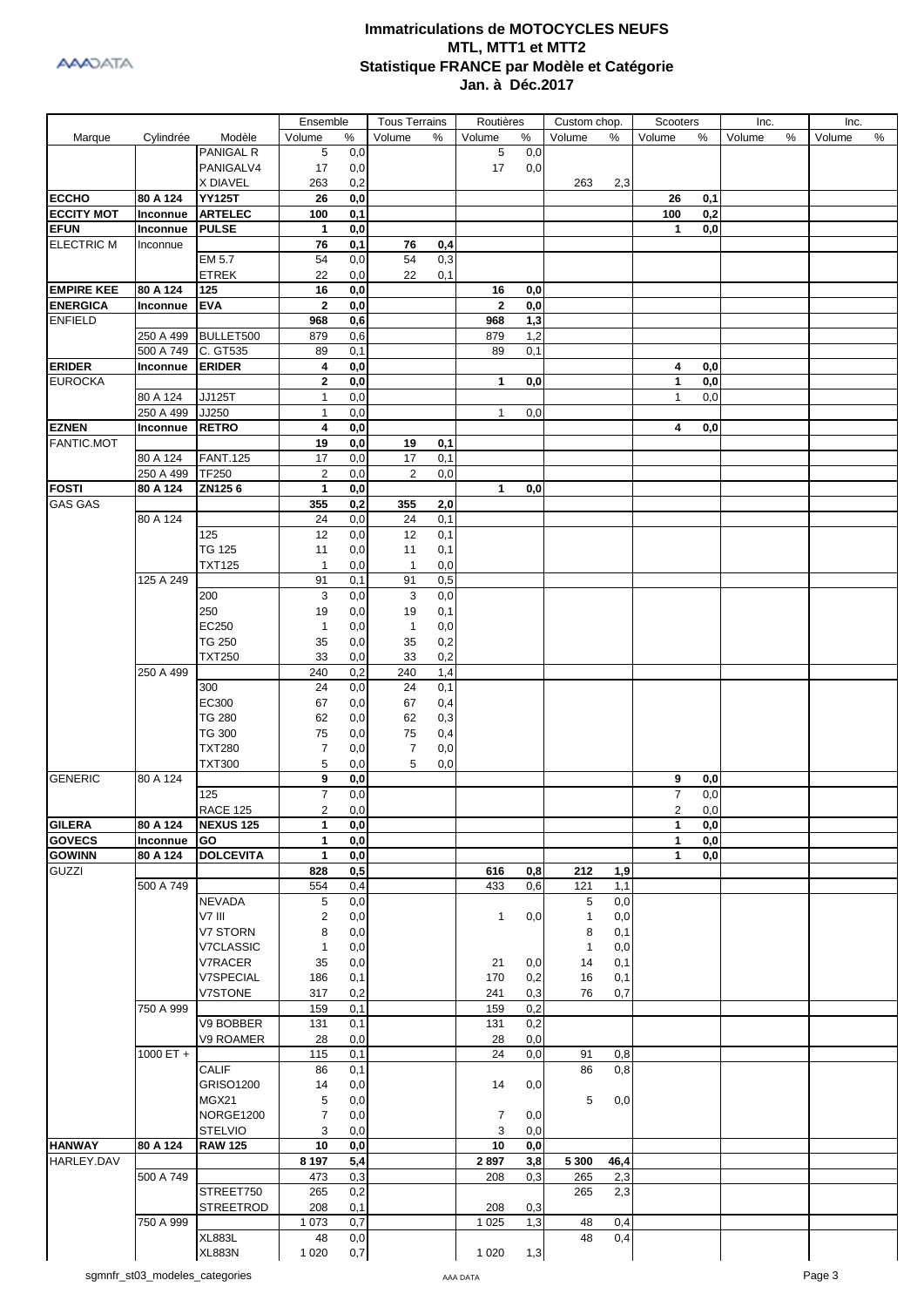|                      |           |                 | Ensemble                |     | <b>Tous Terrains</b> |     | Routières      |     | Custom chop.            |      | Scooters |   | Inc.   |   | Inc.   |   |
|----------------------|-----------|-----------------|-------------------------|-----|----------------------|-----|----------------|-----|-------------------------|------|----------|---|--------|---|--------|---|
| Marque               | Cylindrée | Modèle          | Volume                  | %   | Volume               | %   | Volume         | %   | Volume                  | %    | Volume   | % | Volume | % | Volume | % |
|                      |           | <b>XL883R</b>   | 5                       | 0,0 |                      |     | 5              | 0,0 |                         |      |          |   |        |   |        |   |
|                      | 1000 ET + |                 | 6651                    | 4,4 |                      |     | 1 6 6 4        | 2,2 | 4 9 8 7                 | 43,7 |          |   |        |   |        |   |
|                      |           | DYNA S.GL       | 1                       | 0,0 |                      |     |                |     | $\mathbf{1}$            | 0,0  |          |   |        |   |        |   |
|                      |           | <b>FLD 103</b>  | $\mathbf{1}$            | 0,0 |                      |     |                |     | $\mathbf{1}$            | 0,0  |          |   |        |   |        |   |
|                      |           |                 |                         |     |                      |     |                |     |                         |      |          |   |        |   |        |   |
|                      |           | <b>FLFB</b>     | 22                      | 0,0 |                      |     |                |     | 22                      | 0,2  |          |   |        |   |        |   |
|                      |           | <b>FLFBS</b>    | 81                      | 0,1 |                      |     |                |     | 81                      | 0,7  |          |   |        |   |        |   |
|                      |           | <b>FLHC</b>     | 20                      | 0,0 |                      |     |                |     | 20                      | 0,2  |          |   |        |   |        |   |
|                      |           | <b>FLHCS</b>    | 75                      | 0,0 |                      |     |                |     | 75                      | 0,7  |          |   |        |   |        |   |
|                      |           | <b>FLHP</b>     | 22                      | 0,0 |                      |     | 22             | 0,0 |                         |      |          |   |        |   |        |   |
|                      |           | <b>FLHR</b>     | 148                     | 0,1 |                      |     | 18             | 0,0 | 130                     | 1,1  |          |   |        |   |        |   |
|                      |           | <b>FLHRC</b>    | 155                     | 0,1 |                      |     |                |     | 155                     | 1,4  |          |   |        |   |        |   |
|                      |           | <b>FLHRXS</b>   | 244                     | 0,2 |                      |     | 244            | 0,3 |                         |      |          |   |        |   |        |   |
|                      |           | <b>FLHTK</b>    | 241                     | 0,2 |                      |     |                |     | 241                     | 2,1  |          |   |        |   |        |   |
|                      |           | <b>FLHTKL</b>   | 56                      | 0,0 |                      |     | 56             | 0,1 |                         |      |          |   |        |   |        |   |
|                      |           |                 | 65                      |     |                      |     |                |     |                         |      |          |   |        |   |        |   |
|                      |           | <b>FLHTKSE</b>  |                         | 0,0 |                      |     |                |     | 65                      | 0,6  |          |   |        |   |        |   |
|                      |           | <b>FLHTP</b>    | 8                       | 0,0 |                      |     |                |     | 8                       | 0,1  |          |   |        |   |        |   |
|                      |           | <b>FLHX</b>     | 39                      | 0,0 |                      |     |                |     | 39                      | 0,3  |          |   |        |   |        |   |
|                      |           | <b>FLHXS</b>    | 458                     | 0,3 |                      |     | 458            | 0,6 |                         |      |          |   |        |   |        |   |
|                      |           | <b>FLHXSE</b>   | 111                     | 0,1 |                      |     |                |     | 111                     | 1,0  |          |   |        |   |        |   |
|                      |           | <b>FLS</b>      | 156                     | 0,1 |                      |     |                |     | 156                     | 1,4  |          |   |        |   |        |   |
|                      |           | <b>FLS 103</b>  | 4                       | 0,0 |                      |     |                |     | 4                       | 0,0  |          |   |        |   |        |   |
|                      |           | <b>FLSB</b>     | $\overline{2}$          | 0,0 |                      |     |                |     | $\overline{2}$          | 0,0  |          |   |        |   |        |   |
|                      |           | <b>FLSL</b>     | 53                      | 0,0 |                      |     |                |     | 53                      | 0,5  |          |   |        |   |        |   |
|                      |           | <b>FLSS</b>     | 132                     | 0,1 |                      |     |                |     | 132                     | 1,2  |          |   |        |   |        |   |
|                      |           | <b>FLSTC</b>    | 128                     | 0,1 |                      |     |                |     | 128                     | 1,1  |          |   |        |   |        |   |
|                      |           | FLSTC 103       | $\mathbf{1}$            | 0,0 |                      |     |                |     | $\overline{1}$          | 0,0  |          |   |        |   |        |   |
|                      |           | <b>FLSTF</b>    | 92                      | 0,1 |                      |     |                |     | 92                      | 0,8  |          |   |        |   |        |   |
|                      |           |                 |                         |     |                      |     |                |     |                         |      |          |   |        |   |        |   |
|                      |           | <b>FLSTFB</b>   | 144                     | 0,1 |                      |     |                |     | 144                     | 1,3  |          |   |        |   |        |   |
|                      |           | FLSTFB103       | $\overline{2}$          | 0,0 |                      |     |                |     | $\overline{2}$          | 0,0  |          |   |        |   |        |   |
|                      |           | <b>FLSTFBS</b>  | 93                      | 0,1 |                      |     |                |     | 93                      | 0,8  |          |   |        |   |        |   |
|                      |           | <b>FLSTN</b>    | 99                      | 0,1 |                      |     |                |     | 99                      | 0,9  |          |   |        |   |        |   |
|                      |           | FLSTN103        | 4                       | 0,0 |                      |     |                |     | 4                       | 0,0  |          |   |        |   |        |   |
|                      |           | <b>FLSTSE</b>   | $\mathbf{1}$            | 0,0 |                      |     |                |     | 1                       | 0,0  |          |   |        |   |        |   |
|                      |           | <b>FLTRU</b>    | 69                      | 0,0 |                      |     | 69             | 0,1 |                         |      |          |   |        |   |        |   |
|                      |           | <b>FLTRUSE</b>  | 10                      | 0,0 |                      |     |                |     | 10                      | 0,1  |          |   |        |   |        |   |
|                      |           | <b>FLTRXS</b>   | 121                     | 0,1 |                      |     | 121            | 0,2 |                         |      |          |   |        |   |        |   |
|                      |           | <b>FLTRXSE</b>  | 14                      | 0,0 |                      |     |                |     | 14                      | 0,1  |          |   |        |   |        |   |
|                      |           | <b>FXBB</b>     | 158                     | 0,1 |                      |     |                |     | 158                     | 1,4  |          |   |        |   |        |   |
|                      |           | <b>FXBR</b>     | 24                      | 0,0 |                      |     |                |     | 24                      | 0,2  |          |   |        |   |        |   |
|                      |           | <b>FXBRS</b>    |                         |     |                      |     |                |     |                         |      |          |   |        |   |        |   |
|                      |           |                 | 110                     | 0,1 |                      |     |                |     | 110                     | 1,0  |          |   |        |   |        |   |
|                      |           | <b>FXDB</b>     | $\mathbf{1}$            | 0,0 |                      |     |                |     | $\overline{1}$          | 0,0  |          |   |        |   |        |   |
|                      |           | <b>FXDB 103</b> | 276                     | 0,2 |                      |     |                |     | 276                     | 2,4  |          |   |        |   |        |   |
|                      |           | FXDBC 103       | $\mathbf{1}$            | 0,0 |                      |     |                |     | $\mathbf{1}$            | 0,0  |          |   |        |   |        |   |
|                      |           | <b>FXDF 103</b> | 182                     | 0,1 |                      |     | 182 0,2        |     |                         |      |          |   |        |   |        |   |
|                      |           | <b>FXDL 103</b> | 231                     | 0,2 |                      |     |                |     | 231                     | 2,0  |          |   |        |   |        |   |
|                      |           | <b>FXDLS</b>    | 180                     | 0,1 |                      |     |                |     | 180                     | 1,6  |          |   |        |   |        |   |
|                      |           | FXDWG 103       | 20                      | 0,0 |                      |     |                |     | 20                      | 0,2  |          |   |        |   |        |   |
|                      |           | <b>FXFB</b>     | 26                      | 0,0 |                      |     |                |     | 26                      | 0,2  |          |   |        |   |        |   |
|                      |           | <b>FXFBS</b>    | 119                     | 0,1 |                      |     |                |     | 119                     | 1,0  |          |   |        |   |        |   |
|                      |           | <b>FXLR</b>     | 61                      | 0,0 |                      |     |                |     | 61                      | 0,5  |          |   |        |   |        |   |
|                      |           | <b>FXSB 103</b> | 365                     | 0,2 |                      |     |                |     | 365                     | 3,2  |          |   |        |   |        |   |
|                      |           | <b>FXSE</b>     | 16                      | 0,0 |                      |     |                |     | 16                      | 0,1  |          |   |        |   |        |   |
|                      |           | <b>SOFTAIL</b>  | 3                       | 0,0 |                      |     |                |     | 3                       | 0,0  |          |   |        |   |        |   |
|                      |           |                 |                         |     |                      |     |                |     |                         |      |          |   |        |   |        |   |
|                      |           | <b>VRSCDX</b>   | $\sqrt{2}$              | 0,0 |                      |     |                |     | $\overline{2}$          | 0,0  |          |   |        |   |        |   |
|                      |           | VRSCDX105       | 14                      | 0,0 |                      |     |                |     | 14                      | 0,1  |          |   |        |   |        |   |
|                      |           | VRSCF105        | 4                       | 0,0 |                      |     | $\overline{4}$ | 0,0 |                         |      |          |   |        |   |        |   |
|                      |           | <b>XL1200C</b>  | 195                     | 0,1 |                      |     |                |     | 195                     | 1,7  |          |   |        |   |        |   |
|                      |           | <b>XL1200CA</b> | 19                      | 0,0 |                      |     |                |     | 19                      | 0,2  |          |   |        |   |        |   |
|                      |           | <b>XL1200CB</b> | 109                     | 0,1 |                      |     |                |     | 109                     | 1,0  |          |   |        |   |        |   |
|                      |           | <b>XL1200CX</b> | 490                     | 0,3 |                      |     | 490            | 0,6 |                         |      |          |   |        |   |        |   |
|                      |           | <b>XL1200T</b>  | 195                     | 0,1 |                      |     |                |     | 195                     | 1,7  |          |   |        |   |        |   |
|                      |           | <b>XL1200V</b>  | $\mathbf{1}$            | 0,0 |                      |     |                |     | $\overline{1}$          | 0,0  |          |   |        |   |        |   |
|                      |           | <b>XL1200X</b>  | 976                     | 0,6 |                      |     |                |     | 976                     | 8,5  |          |   |        |   |        |   |
|                      |           | XR1200X         | $\mathbf{1}$            | 0,0 |                      |     |                |     | $\mathbf{1}$            | 0,0  |          |   |        |   |        |   |
| HEADBANGER 1000 ET + |           |                 | 7                       | 0,0 |                      |     |                |     | $\overline{\mathbf{r}}$ | 0,1  |          |   |        |   |        |   |
|                      |           | 1450            | 4                       | 0,0 |                      |     |                |     | 4                       | 0,0  |          |   |        |   |        |   |
|                      |           | 1850            | $\mathbf{1}$            | 0,0 |                      |     |                |     | 1                       | 0,0  |          |   |        |   |        |   |
|                      |           | <b>GYPSY</b>    |                         |     |                      |     |                |     |                         |      |          |   |        |   |        |   |
|                      |           |                 | 2                       | 0,0 |                      |     |                |     | $\overline{c}$          | 0,0  |          |   |        |   |        |   |
| HM                   |           |                 | 9                       | 0,0 | $\mathbf{1}$         | 0,0 | 8              | 0,0 |                         |      |          |   |        |   |        |   |
|                      | 80 A 124  |                 | 8                       | 0,0 |                      |     | 8              | 0,0 |                         |      |          |   |        |   |        |   |
|                      |           | CREF125X        | $\overline{\mathbf{4}}$ | 0,0 |                      |     | $\overline{4}$ | 0,0 |                         |      |          |   |        |   |        |   |
|                      |           | CRMF125X        | 4                       | 0,0 |                      |     | 4              | 0,0 |                         |      |          |   |        |   |        |   |
|                      | 125 A 249 | <b>TRL200</b>   | $\mathbf{1}$            | 0,0 | $\mathbf{1}$         | 0,0 |                |     |                         |      |          |   |        |   |        |   |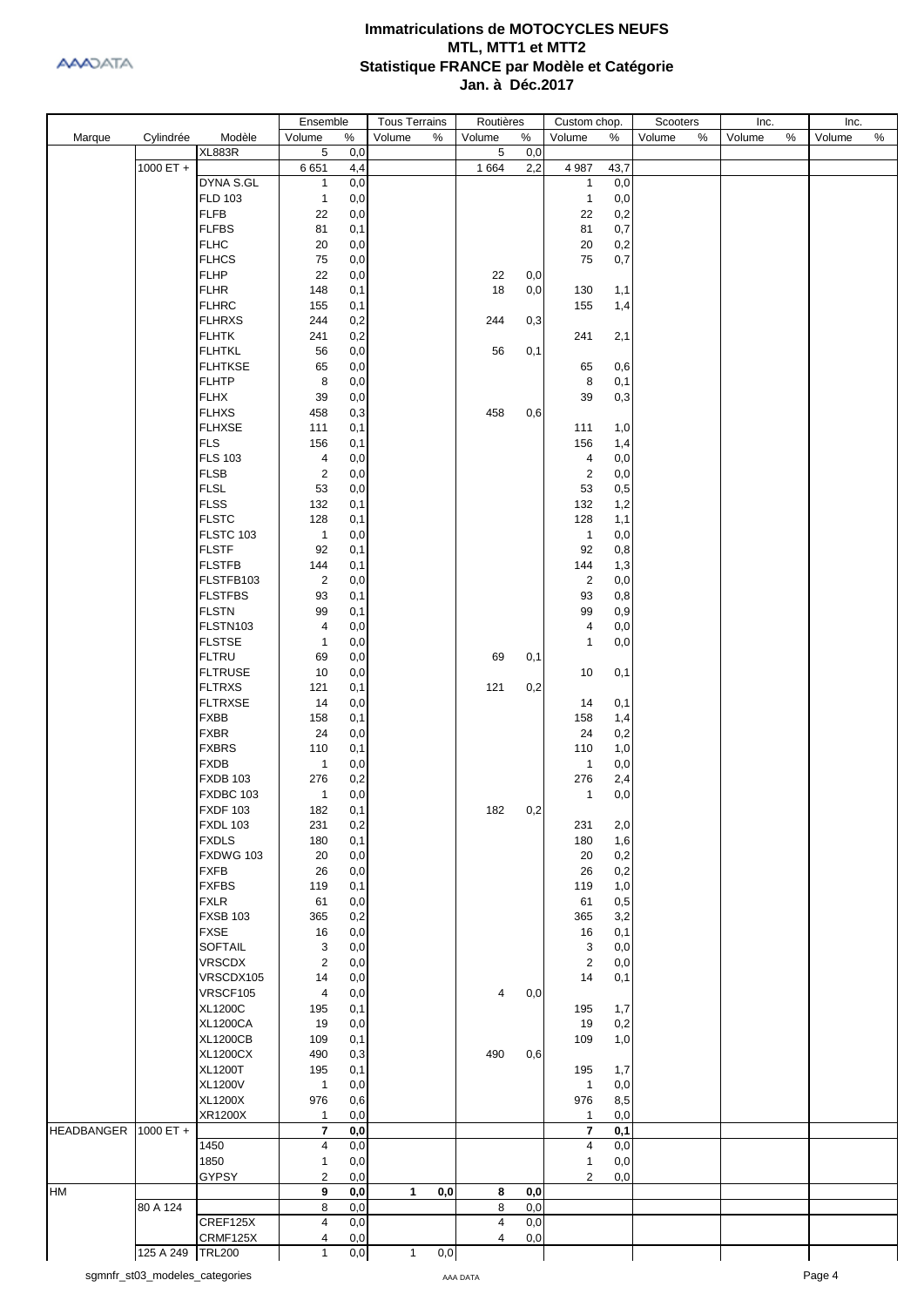

|                  |             |                  | Ensemble       |            | <b>Tous Terrains</b> |       | Routières               |      | Custom chop.          | Scooters     |      | Inc.        | Inc.   |   |
|------------------|-------------|------------------|----------------|------------|----------------------|-------|-------------------------|------|-----------------------|--------------|------|-------------|--------|---|
| Marque           | Cylindrée   | Modèle           | Volume         | $\%$       | Volume               | %     | Volume                  | %    | Volume<br>%           | Volume       | %    | %<br>Volume | Volume | % |
| <b>HONDA</b>     |             |                  | 25 799         | 17,0       | 2865                 | 16,1  | 10 045                  | 13,2 |                       | 12 8 89      | 27,9 |             |        |   |
|                  | 80 A 124    |                  | 12 0 25        | 7,9        | 32                   | 0,2   | 1918                    | 2,5  |                       | 10 075       | 21,8 |             |        |   |
|                  |             | <b>ANC125</b>    | 3              | 0,0        |                      |       |                         |      |                       | 3            | 0,0  |             |        |   |
|                  |             | CBR125R          | 16             | 0,0        |                      |       | 16                      | 0,0  |                       |              |      |             |        |   |
|                  |             | <b>FES125</b>    | $\mathbf{1}$   | 0,0        |                      |       |                         |      |                       | $\mathbf{1}$ | 0,0  |             |        |   |
|                  |             | <b>GLR125</b>    | 1423           | 0,9        |                      |       | 1423                    | 1,9  |                       |              |      |             |        |   |
|                  |             | <b>MSX125</b>    | 479            | 0,3        |                      |       | 479                     | 0,6  |                       |              |      |             |        |   |
|                  |             | <b>NSC110</b>    | 263            | 0,2        |                      |       |                         |      |                       | 263          | 0,6  |             |        |   |
|                  |             | NSS125AD         | 6 3 3 2        | 4,2        |                      |       |                         |      |                       | 6 3 3 2      | 13,7 |             |        |   |
|                  |             | SH125AD          | 802            | 0,5        |                      |       |                         |      |                       | 802          | 1,7  |             |        |   |
|                  |             | <b>WAVE 110I</b> | $\mathbf{1}$   | 0,0        |                      |       |                         |      |                       | $\mathbf{1}$ | 0,0  |             |        |   |
|                  |             | <b>WW125</b>     | 2673           | 1,8        |                      |       |                         |      |                       | 2673         | 5,8  |             |        |   |
|                  |             | <b>XL125V</b>    | 32             | 0,0        | 32                   | 0,2   |                         |      |                       |              |      |             |        |   |
|                  | 125 A 249   | <b>RME250R</b>   | 8              | 0,0        | 8                    | 0,0   |                         |      |                       |              |      |             |        |   |
|                  | 250 A 499   |                  | 5 2 3 3        | 3,4        | 332                  | 1,9   | 4 4 8 6                 | 5,9  |                       | 415          | 0,9  |             |        |   |
|                  |             | CB500FA          | 2 4 2 0        | 1,6        |                      |       | 2 4 2 0                 | 3,2  |                       |              |      |             |        |   |
|                  |             | CB500XA          | 1 0 5 6        | 0,7        |                      |       | 1 0 5 6                 | 1,4  |                       |              |      |             |        |   |
|                  |             | CBR500RA         | 479            | 0,3        |                      |       | 479                     | 0,6  |                       |              |      |             |        |   |
|                  |             | <b>CMX500A</b>   | 531            | 0,3        |                      |       | 531                     | 0,7  |                       |              |      |             |        |   |
|                  |             | CRF250L          | 190            | 0,1        | 190                  | 1,1   |                         |      |                       |              |      |             |        |   |
|                  |             | CRF250RLA        | 51             | 0,0        | 51                   | 0,3   |                         |      |                       |              |      |             |        |   |
|                  |             | <b>NSS300A</b>   | 62             | 0,0        |                      |       |                         |      |                       | 62           | 0,1  |             |        |   |
|                  |             | <b>RMD300X</b>   | $\overline{2}$ | 0,0        | 2                    | 0,0   |                         |      |                       |              |      |             |        |   |
|                  |             | RME300R          | 3              | 0,0        | 3                    | 0,0   |                         |      |                       |              |      |             |        |   |
|                  |             | <b>RME450R</b>   | $\mathbf{1}$   | 0,0        | $\mathbf{1}$         | 0,0   |                         |      |                       |              |      |             |        |   |
|                  |             | RMH450R          |                |            | 85                   | 0,5   |                         |      |                       |              |      |             |        |   |
|                  |             | <b>SH300A</b>    | 85<br>353      | 0,1<br>0,2 |                      |       |                         |      |                       | 353          | 0,8  |             |        |   |
|                  | 500 A 749   |                  |                |            |                      |       |                         |      |                       | 2 3 9 9      | 5,2  |             |        |   |
|                  |             |                  | 4 5 5 5        | 3,0        |                      |       | 2 1 5 6                 | 2,8  |                       |              |      |             |        |   |
|                  |             | CB650FA          | 882            | 0,6        |                      |       | 882                     | 1,2  |                       |              |      |             |        |   |
|                  |             | CBR600RA         | 79             | 0,1        |                      |       | 79                      | 0,1  |                       |              |      |             |        |   |
|                  |             | CBR650FA         | 366            | 0,2        |                      |       | 366                     | 0,5  |                       |              |      |             |        |   |
|                  |             | <b>FJS600</b>    | 11             | 0,0        |                      |       |                         |      |                       | 11           | 0,0  |             |        |   |
|                  |             | <b>NC750D</b>    | 447            | 0,3        |                      |       |                         |      |                       | 447          | 1,0  |             |        |   |
|                  |             | <b>NC750J</b>    | 4              | 0,0        |                      |       | 4                       | 0,0  |                       |              |      |             |        |   |
|                  |             | NC750SD          | $\overline{2}$ | 0,0        |                      |       | $\overline{2}$          | 0,0  |                       |              |      |             |        |   |
|                  |             | NC750XA          | 273            | 0,2        |                      |       | 273                     | 0,4  |                       |              |      |             |        |   |
|                  |             | NC750XD          | 529            | 0,3        |                      |       | 529                     | 0,7  |                       |              |      |             |        |   |
|                  |             | NT700VA          | 21             | 0,0        |                      |       | 21                      | 0,0  |                       |              |      |             |        |   |
|                  |             | X-ADV750         | 1941           | 1,3        |                      |       |                         |      |                       | 1941         | 4,2  |             |        |   |
|                  | 750 A 999   |                  | 2630           | 1,7        | 2 2 4 7              | 12,7  | 383                     | 0,5  |                       |              |      |             |        |   |
|                  |             | CB1000R          | 104            | 0,1        |                      |       | 104                     | 0,1  |                       |              |      |             |        |   |
|                  |             | CBF1000FA        | 33             | 0,0        |                      |       | 33                      | 0,0  |                       |              |      |             |        |   |
|                  |             | CBR1000RA        | 14             | 0,0        |                      |       | 14                      | 0,0  |                       |              |      |             |        |   |
|                  |             | CBR1000SA        | $\overline{c}$ | 0,0        |                      |       | $\overline{\mathbf{c}}$ | 0,0  |                       |              |      |             |        |   |
|                  |             | <b>CRF1000A</b>  | 1 1 7 5        | 0,8        | 1 1 7 5              | 6,6   |                         |      |                       |              |      |             |        |   |
|                  |             | <b>CRF1000D</b>  | 901            | 0,6        | 901                  | 5,1   |                         |      |                       |              |      |             |        |   |
|                  |             | <b>CRF1000L</b>  | 9              | 0,0        | 9                    | 0,1   |                         |      |                       |              |      |             |        |   |
|                  |             | VFR800F          | 230            | 0,2        |                      |       | 230                     | 0,3  |                       |              |      |             |        |   |
|                  |             | <b>VFR800X</b>   | 162            | 0,1        | 162                  | 0,9   |                         |      |                       |              |      |             |        |   |
|                  | $1000 ET +$ |                  | 1 3 4 8        | 0,9        | 246                  | 1,4   | 1 1 0 2                 | 1,4  |                       |              |      |             |        |   |
|                  |             | <b>CB1100A</b>   | $\overline{2}$ | 0,0        |                      |       | $\overline{2}$          | 0,0  |                       |              |      |             |        |   |
|                  |             | <b>CB1100CA</b>  | 93             | 0,1        |                      |       | 93                      | 0,1  |                       |              |      |             |        |   |
|                  |             | <b>CB1100NA</b>  | 308            | 0,2        |                      |       | 308                     | 0,4  |                       |              |      |             |        |   |
|                  |             | <b>CB1100SA</b>  | 20             | 0,0        |                      |       | 20                      | 0,0  |                       |              |      |             |        |   |
|                  |             | CBR1000RA        | 314            | 0,2        |                      |       | 314                     | 0,4  |                       |              |      |             |        |   |
|                  |             | CBR1000RR        | 25             | 0,0        |                      |       | 25                      | 0,0  |                       |              |      |             |        |   |
|                  |             | CBR1000S1        | 71             | 0,0        |                      |       | 71                      | 0,1  |                       |              |      |             |        |   |
|                  |             | GL1800           | 13             | 0,0        |                      |       | 13                      | 0,0  |                       |              |      |             |        |   |
|                  |             | GL1800B          | 21             | 0,0        |                      |       | 21                      | 0,0  |                       |              |      |             |        |   |
|                  |             | GL1800C2         | 3              | 0,0        |                      |       | 3                       | 0,0  |                       |              |      |             |        |   |
|                  |             | <b>GL1800CF</b>  | 52             | 0,0        |                      |       | 52                      | 0,1  |                       |              |      |             |        |   |
|                  |             | ST1300           | 109            | 0,1        |                      |       | 109                     | 0,1  |                       |              |      |             |        |   |
|                  |             | <b>VFR1200F</b>  | 2              | 0,0        |                      |       | $\overline{2}$          | 0,0  |                       |              |      |             |        |   |
|                  |             | VFR1200FD        | 69             | 0,0        |                      |       | 69                      | 0,1  |                       |              |      |             |        |   |
|                  |             | <b>VFR1200X</b>  | 54             | 0,0        | 54                   | 0,3   |                         |      |                       |              |      |             |        |   |
|                  |             | <b>VFR1200XD</b> | 192            | 0,1        | 192                  | 1,1   |                         |      |                       |              |      |             |        |   |
| <b>HOOLISTER</b> |             |                  | 8              | 0,0        |                      |       |                         |      | 8<br>0,1              |              |      |             |        |   |
|                  | 80 A 124    | <b>BOBBER</b>    | 6              | 0,0        |                      |       |                         |      | 6<br>0,1              |              |      |             |        |   |
|                  | 125 A 249   | <b>BOBBER</b>    | $\overline{2}$ | 0,0        |                      |       |                         |      | $\overline{2}$<br>0,0 |              |      |             |        |   |
| <b>HUSQVARNA</b> |             |                  | 1 1 8 6        | 0,8        | 1 1 8 6              | 6,7   |                         |      |                       |              |      |             |        |   |
|                  | 80 A 124    | <b>TE125</b>     | 1              | 0,0        | 1                    | 0,0   |                         |      |                       |              |      |             |        |   |
|                  | 125 A 249   | <b>TE250</b>     | 175            | 0,1        | 175                  | 1,0   |                         |      |                       |              |      |             |        |   |
|                  | 250 A 499   |                  | 620            | 0,4        | 620                  | $3,5$ |                         |      |                       |              |      |             |        |   |
|                  |             |                  |                |            |                      |       |                         |      |                       |              |      |             |        |   |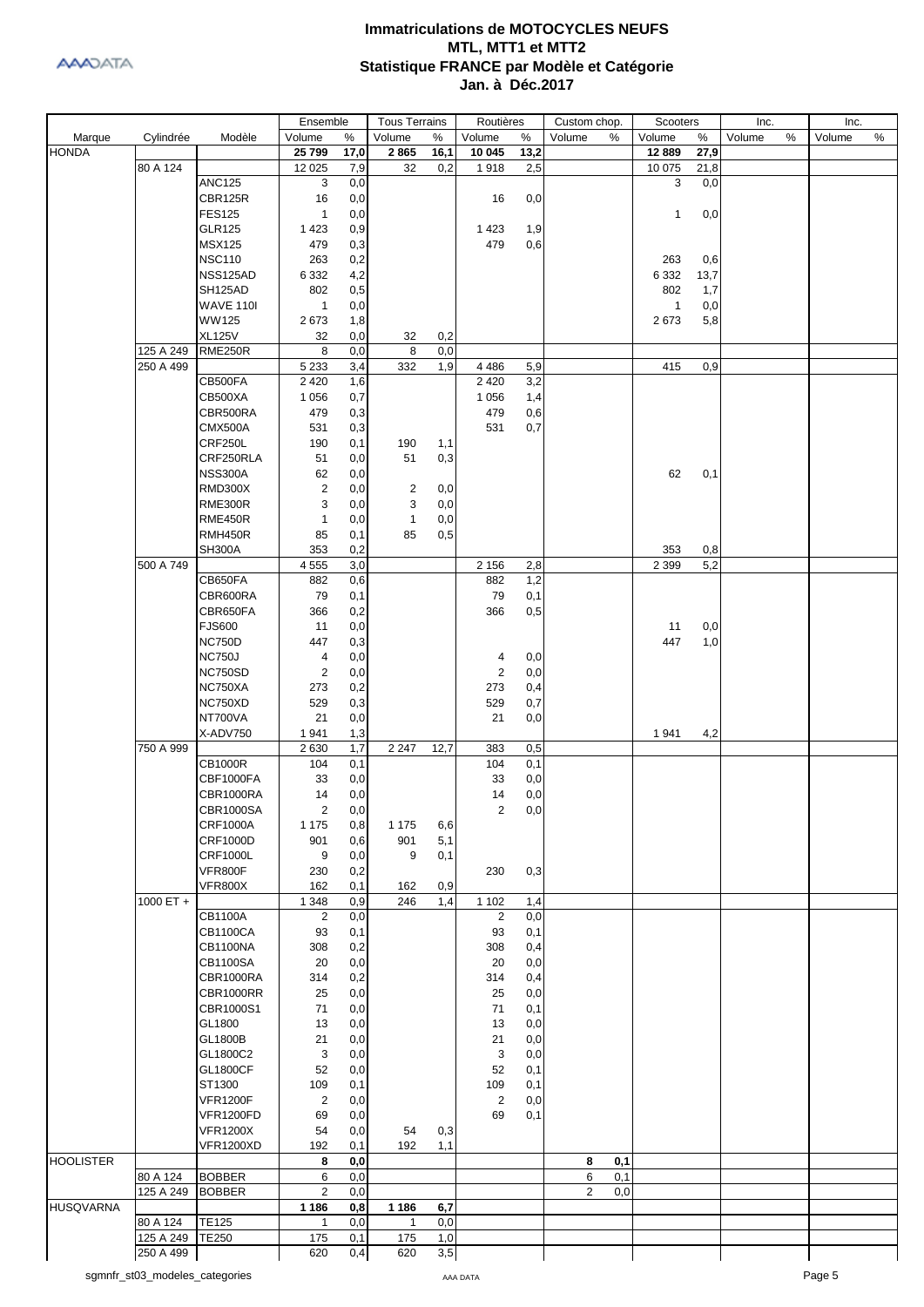

|                                       |           |                                        | Ensemble           |            | <b>Tous Terrains</b> |      | Routières    |     | Custom chop. |             | Scooters     |                | Inc.   |   | Inc.   |      |
|---------------------------------------|-----------|----------------------------------------|--------------------|------------|----------------------|------|--------------|-----|--------------|-------------|--------------|----------------|--------|---|--------|------|
| Marque                                | Cylindrée | Modèle                                 | Volume             | $\%$       | Volume               | ℅    | Volume       | ℅   | Volume       | %           | Volume       | %              | Volume | % | Volume | $\%$ |
|                                       |           | 450TE                                  | $\mathbf{1}$       | 0,0        | $\mathbf{1}$         | 0,0  |              |     |              |             |              |                |        |   |        |      |
|                                       |           | FE250                                  | 140                | 0,1        | 140                  | 0,8  |              |     |              |             |              |                |        |   |        |      |
|                                       |           | FE350                                  | 241                | 0,2        | 241                  | 1,4  |              |     |              |             |              |                |        |   |        |      |
|                                       |           | FE450                                  | 45                 | 0,0        | 45                   | 0,3  |              |     |              |             |              |                |        |   |        |      |
|                                       |           | FR 450                                 | $\mathbf{1}$       | 0,0        | $\mathbf{1}$         | 0,0  |              |     |              |             |              |                |        |   |        |      |
|                                       |           | <b>TE300</b>                           | 192                | 0,1        | 192                  | 1,1  |              |     |              |             |              |                |        |   |        |      |
|                                       | 500 A 749 |                                        | 390                | 0,3        | 390                  | 2,2  |              |     |              |             |              |                |        |   |        |      |
|                                       |           | 701 END                                | 6                  | 0,0        | 6                    | 0,0  |              |     |              |             |              |                |        |   |        |      |
|                                       |           | <b>701 ENDU</b>                        | 34                 | 0,0        | 34                   | 0,2  |              |     |              |             |              |                |        |   |        |      |
|                                       |           | 701 SM                                 | 327                | 0,2        | 327                  | 1,8  |              |     |              |             |              |                |        |   |        |      |
|                                       |           | FE500                                  | 22                 | 0,0        | 22                   | 0,1  |              |     |              |             |              |                |        |   |        |      |
|                                       |           | TR650                                  | $\mathbf{1}$       | 0,0        | $\mathbf{1}$         | 0,0  |              |     |              |             |              |                |        |   |        |      |
| <b>HYOSUNG</b>                        |           |                                        | 60                 | 0,0        |                      |      | 59           | 0,1 | 1            | 0,0         |              |                |        |   |        |      |
|                                       | 80 A 124  |                                        | 45                 | 0,0        |                      |      | 44           | 0,1 | 1            | 0,0         |              |                |        |   |        |      |
|                                       |           | GT 125                                 | 5                  | 0,0        |                      |      | 5            | 0,0 |              |             |              |                |        |   |        |      |
|                                       |           | GV 125                                 | 39                 | 0,0        |                      |      | 38           | 0,0 | 1            | 0,0         |              |                |        |   |        |      |
|                                       |           | KARION125                              | 1                  | 0,0        |                      |      | $\mathbf{1}$ | 0,0 |              |             |              |                |        |   |        |      |
|                                       | 500 A 749 |                                        | 15                 | 0,0        |                      |      | 15           | 0,0 |              |             |              |                |        |   |        |      |
|                                       |           | GT 650                                 | 14                 | 0,0        |                      |      | 14           | 0,0 |              |             |              |                |        |   |        |      |
|                                       |           | GV 650                                 | 1                  | 0,0        |                      |      | 1            | 0,0 |              |             |              |                |        |   |        |      |
| <b>ICONE</b>                          | 80 A 124  | <b>DD125E</b>                          | 13                 | 0,0        |                      |      |              |     | 13           | 0,1         |              |                |        |   |        |      |
| <b>IMF INDUST</b>                     | 80 A 124  | <b>WY125T</b>                          | 3                  | 0,0        |                      |      |              |     |              |             | 3            | 0,0            |        |   |        |      |
| <b>INDIAN</b>                         | 1000 ET + |                                        | 1 0 2 3            | 0,7        |                      |      |              |     | 1 0 2 3      | 9,0         |              |                |        |   |        |      |
|                                       |           | 1800                                   | 382                | 0,3        |                      |      |              |     | 382          | 3,3         |              |                |        |   |        |      |
|                                       |           | <b>CHIEF</b>                           | 1                  | 0,0        |                      |      |              |     | $\mathbf{1}$ | 0,0         |              |                |        |   |        |      |
|                                       |           | <b>CHIEFDARK</b>                       | 3                  | 0,0        |                      |      |              |     | 3            | 0,0         |              |                |        |   |        |      |
|                                       |           | CHIEFTAIN                              | 114                | 0,1        |                      |      |              |     | 114          | 1,0         |              |                |        |   |        |      |
|                                       |           | <b>CHIEFVINT</b>                       | 4                  | 0,0        |                      |      |              |     | 4            | 0,0         |              |                |        |   |        |      |
|                                       |           | ROADMAST.                              | 19                 | 0,0        |                      |      |              |     | 19           | 0,2         |              |                |        |   |        |      |
|                                       |           | <b>SCOOT</b>                           | 403                | 0,3        |                      |      |              |     | 403          | 3,5         |              |                |        |   |        |      |
|                                       |           | SCOUT                                  | 97                 | 0,1        |                      |      |              |     | 97           | 0,8         |              |                |        |   |        |      |
| <b>JAMES B</b>                        | 80 A 124  |                                        | 46                 | 0,0        |                      |      | 46           | 0,1 |              |             |              |                |        |   |        |      |
|                                       |           | ZH CJL110                              | 9                  | 0,0        |                      |      | 9            | 0,0 |              |             |              |                |        |   |        |      |
|                                       |           | ZH CJL125                              | 37                 | 0,0        |                      |      | 37           | 0,0 |              |             |              |                |        |   |        |      |
| <b>JIAJUE</b>                         | 80 A 124  | <b>JJ125T</b>                          | 18                 | 0,0        |                      |      |              |     |              |             | 18           | 0,0            |        |   |        |      |
| <b>JIANUO</b>                         | Inconnue  | <b>JN6000D</b>                         | 2                  | 0,0        |                      |      |              |     |              |             | $\mathbf{2}$ | 0,0            |        |   |        |      |
| <b>JINCHENG</b>                       | 80 A 124  | <b>JC125</b>                           | $\overline{2}$     | 0,0        |                      |      | 2            | 0,0 |              |             |              |                |        |   |        |      |
| <b>JM MOTORS</b>                      | 80 A 124  |                                        | 35                 | 0,0        |                      |      | 18           | 0,0 |              |             | 17           | 0,0            |        |   |        |      |
|                                       |           | 125                                    | 12                 | 0,0        |                      |      | 12           | 0,0 |              |             |              |                |        |   |        |      |
|                                       |           | <b>BD125</b>                           | 6                  | 0,0        |                      |      | 6            | 0,0 |              |             |              |                |        |   |        |      |
|                                       |           | ZN125T                                 | 17                 | 0,0        |                      |      |              |     |              |             | 17           | 0,0            |        |   |        |      |
| <b>JMSTAR</b>                         | 80 A 124  | DT13A                                  | 1                  | 0,0        |                      |      |              |     |              |             | 1            | $\mathbf{0,0}$ |        |   |        |      |
| JN                                    | Inconnue  | <b>JH3000A</b>                         | 8                  | 0,0        |                      |      |              |     |              |             | 8            | 0,0            |        |   |        |      |
| <b>JOHNNY PAG</b><br><b>JOHNY PAG</b> | 80 A 124  | 250 A 499   MALIBU320<br><b>MALIBU</b> | 2<br>33            | 0,0<br>0,0 |                      |      |              |     | 2<br>33      | 0, 0<br>0,3 |              |                |        |   |        |      |
| <b>JONWAY</b>                         | 80 A 124  | TW120                                  | $\mathbf{1}$       | 0,0        |                      |      |              |     |              |             | 1            | 0,0            |        |   |        |      |
| <b>JORDON</b>                         | 80 A 124  | YY125T-25                              | $\mathbf{1}$       | 0,0        |                      |      |              |     |              |             | 1            | 0,0            |        |   |        |      |
| <b>JTG</b>                            | 250 A 499 | <b>JTG 300</b>                         | $\mathbf{1}$       | 0,0        | $\mathbf{1}$         | 0,0  |              |     |              |             |              |                |        |   |        |      |
| K.T.M.                                |           |                                        | 7018               | 4,6        | 2031                 | 11,4 | 4 9 8 7      | 6,5 |              |             |              |                |        |   |        |      |
|                                       | 80 A 124  |                                        | 1618               | 1,1        | 2                    | 0,0  | 1616         | 2,1 |              |             |              |                |        |   |        |      |
|                                       |           | 125DUKE                                | 1 4 4 3            | 1,0        |                      |      | 1 4 4 3      | 1,9 |              |             |              |                |        |   |        |      |
|                                       |           | 125EXC                                 | 2                  | 0,0        | $\overline{c}$       | 0,0  |              |     |              |             |              |                |        |   |        |      |
|                                       |           | <b>RC 125</b>                          | 173                | 0,1        |                      |      | 173          | 0,2 |              |             |              |                |        |   |        |      |
|                                       | 125 A 249 |                                        | 430                | 0,3        | 430                  | 2,4  |              |     |              |             |              |                |        |   |        |      |
|                                       |           | 200EXC                                 | $\mathbf{1}$       | 0,0        | $\mathbf{1}$         | 0,0  |              |     |              |             |              |                |        |   |        |      |
|                                       |           | 250EXC                                 | 373                | 0,2        | 373                  | 2,1  |              |     |              |             |              |                |        |   |        |      |
|                                       |           | F.RIDE250                              | 56                 | 0,0        | 56                   | 0,3  |              |     |              |             |              |                |        |   |        |      |
|                                       | 250 A 499 |                                        | $\overline{2}$ 151 | 1,4        | 1483                 | 8,4  | 668          | 0,9 |              |             |              |                |        |   |        |      |
|                                       |           | 250EXC-F                               | 277                | 0,2        | 277                  | 1,6  |              |     |              |             |              |                |        |   |        |      |
|                                       |           | 300EXC                                 | 396                | 0,3        | 396                  | 2,2  |              |     |              |             |              |                |        |   |        |      |
|                                       |           | 350EXC-F                               | 472                | 0,3        | 472                  | 2,7  |              |     |              |             |              |                |        |   |        |      |
|                                       |           | 390DUKEC1                              | 3                  | 0,0        |                      |      | 3            | 0,0 |              |             |              |                |        |   |        |      |
|                                       |           | 390DUKEC2                              | 36                 | 0,0        |                      |      | 36           | 0,0 |              |             |              |                |        |   |        |      |
|                                       |           | 390DUKEC3                              | 540                | 0,4        |                      |      | 540          | 0,7 |              |             |              |                |        |   |        |      |
|                                       |           | 450 RALLY                              | $\overline{2}$     | 0,0        | $\overline{2}$       | 0,0  |              |     |              |             |              |                |        |   |        |      |
|                                       |           | 450EXC-F                               | 162                | 0,1        | 162                  | 0,9  |              |     |              |             |              |                |        |   |        |      |
|                                       |           | 450EXC-R                               | 3                  | 0,0        | 3                    | 0,0  |              |     |              |             |              |                |        |   |        |      |
|                                       |           | F.RIDE250                              | 82                 | 0,1        | 82                   | 0,5  |              |     |              |             |              |                |        |   |        |      |
|                                       |           | F.RIDE350                              | 89                 | 0,1        | 89                   | 0,5  |              |     |              |             |              |                |        |   |        |      |
|                                       |           | RC 390                                 | 89                 | 0,1        |                      |      | 89           | 0,1 |              |             |              |                |        |   |        |      |
|                                       | 500 A 749 |                                        | 452                | 0,3        | 65                   | 0,4  | 387          | 0,5 |              |             |              |                |        |   |        |      |
|                                       |           | 500EXC                                 | 3                  | 0,0        | 3                    | 0,0  |              |     |              |             |              |                |        |   |        |      |
|                                       |           | 500EXC-F                               | 62                 | 0,0        | 62                   | 0,3  |              |     |              |             |              |                |        |   |        |      |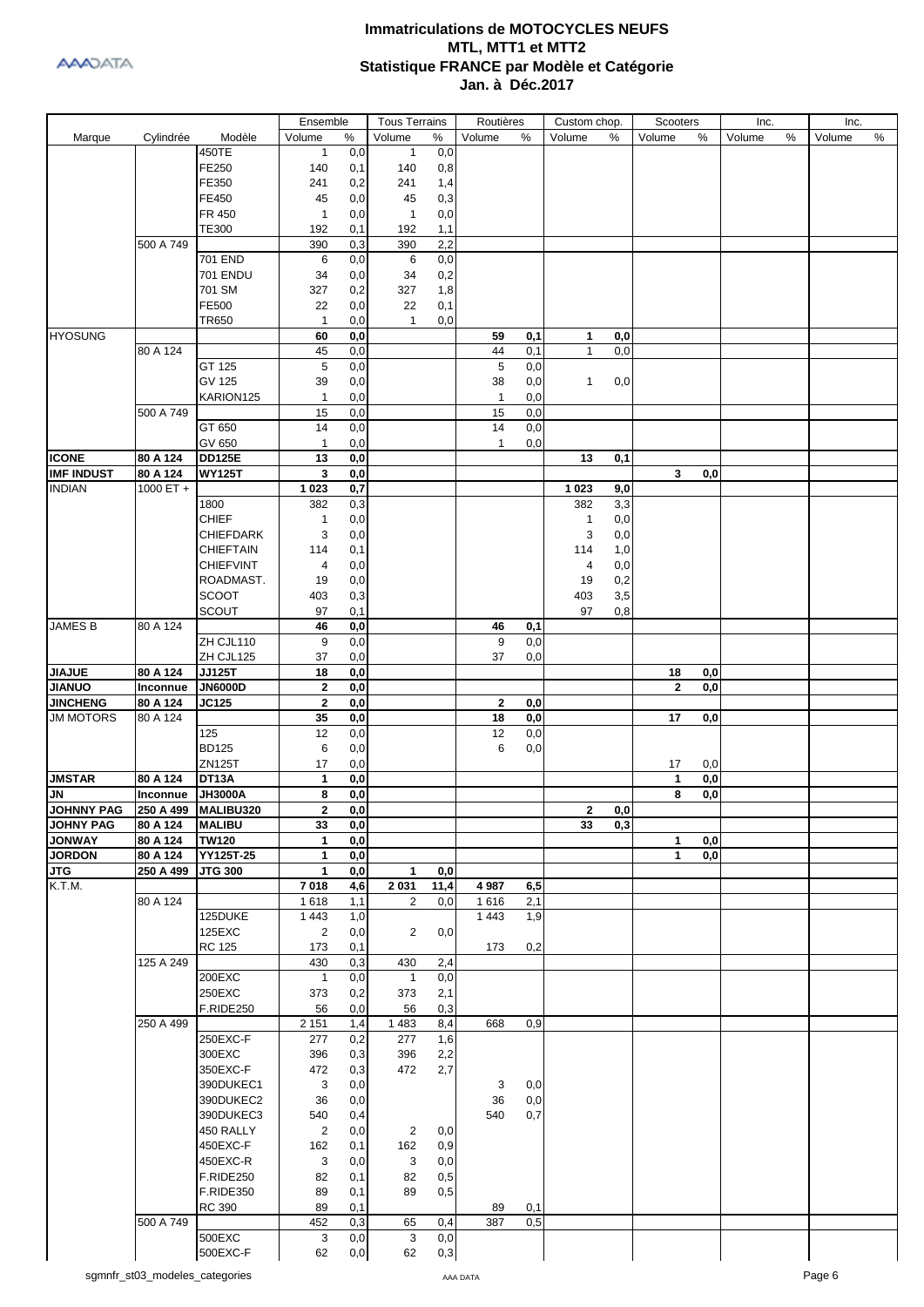

|                   |             |                      | Ensemble       |      | <b>Tous Terrains</b> |     | Routières      |      | Custom chop.   |      | Scooters       |     | Inc.         |      | Inc.   |   |
|-------------------|-------------|----------------------|----------------|------|----------------------|-----|----------------|------|----------------|------|----------------|-----|--------------|------|--------|---|
| Marque            | Cylindrée   | Modèle               | Volume         | $\%$ | Volume               | %   | Volume         | $\%$ | Volume         | $\%$ | Volume         | %   | Volume       | %    | Volume | % |
|                   |             | <b>690 DUK R</b>     | 107            | 0,1  |                      |     | 107            | 0,1  |                |      |                |     |              |      |        |   |
|                   |             | 690 DUKE             | 3              | 0,0  |                      |     | 3              | 0,0  |                |      |                |     |              |      |        |   |
|                   |             | 690 ENDUR            | 14             | 0,0  |                      |     | 14             | 0,0  |                |      |                |     |              |      |        |   |
|                   |             | 690 SMC R            | 44             | 0,0  |                      |     | 44             | 0,1  |                |      |                |     |              |      |        |   |
|                   |             | 690DUKE A            | 219            | 0,1  |                      |     | 219            | 0,3  |                |      |                |     |              |      |        |   |
|                   | 1000 ET $+$ |                      | 2 3 5 6        | 1,6  | 40                   | 0,2 | 2 3 1 6        | 3,0  |                |      |                |     |              |      |        |   |
|                   |             | 1050 ADV             | 13             | 0,0  |                      |     | 13             | 0,0  |                |      |                |     |              |      |        |   |
|                   |             | 1090 ADV             | 153            | 0,1  |                      |     | 153            | 0,2  |                |      |                |     |              |      |        |   |
|                   |             | 1090ADVR             | 72             |      |                      |     | 72             | 0,1  |                |      |                |     |              |      |        |   |
|                   |             |                      |                | 0,0  |                      |     |                |      |                |      |                |     |              |      |        |   |
|                   |             | 1090ADVRL            | 74             | 0,0  |                      |     | 74             | 0,1  |                |      |                |     |              |      |        |   |
|                   |             | 1190 ADV             | 40             | 0,0  | 40                   | 0,2 |                |      |                |      |                |     |              |      |        |   |
|                   |             | 1190 RC8R            | $\overline{2}$ | 0,0  |                      |     | $\overline{2}$ | 0,0  |                |      |                |     |              |      |        |   |
|                   |             | 1290SADVE            | 834            | 0,5  |                      |     | 834            | 1,1  |                |      |                |     |              |      |        |   |
|                   |             | 1290SDGT             | 246            | 0,2  |                      |     | 246            | 0,3  |                |      |                |     |              |      |        |   |
|                   |             | 1290SDUKE            | 920            | 0,6  |                      |     | 920            | 1,2  |                |      |                |     |              |      |        |   |
|                   |             | 990LC8ADV            | 1              | 0,0  |                      |     | $\mathbf{1}$   | 0,0  |                |      |                |     |              |      |        |   |
|                   |             | 990SM                | $\mathbf{1}$   | 0,0  |                      |     | 1              | 0,0  |                |      |                |     |              |      |        |   |
|                   | Inconnue    | E XC                 | 11             | 0,0  | 11                   | 0,1 |                |      |                |      |                |     |              |      |        |   |
| <b>KAWASAKI</b>   |             |                      | 13 605         | 9,0  | 6                    | 0,0 | 12 530         | 16,4 | 645            | 5,6  | 424            | 0,9 |              |      |        |   |
|                   | 80 A 124    |                      | 255            | 0,2  | $\overline{2}$       | 0,0 |                |      |                |      | 253            | 0,5 |              |      |        |   |
|                   |             | J125                 | 253            | 0,2  |                      |     |                |      |                |      | 253            | 0,5 |              |      |        |   |
|                   |             | <b>KLX125</b>        | 2              | 0,0  | 2                    | 0,0 |                |      |                |      |                |     |              |      |        |   |
|                   | 125 A 249   |                      | 5              | 0,0  | $\overline{4}$       | 0,0 | $\mathbf{1}$   | 0,0  |                |      |                |     |              |      |        |   |
|                   |             | <b>KLX250</b>        | 4              | 0,0  | $\overline{4}$       | 0,0 |                |      |                |      |                |     |              |      |        |   |
|                   |             | NINJA250R            | 1              | 0,0  |                      |     | 1              | 0,0  |                |      |                |     |              |      |        |   |
|                   | 250 A 499   |                      | 427            | 0,3  |                      |     | 256            | 0,3  |                |      | 171            | 0,4 |              |      |        |   |
|                   |             | J300                 | 171            | 0,1  |                      |     |                |      |                |      | 171            | 0,4 |              |      |        |   |
|                   |             | NINJA 300            | 41             | 0,0  |                      |     | 41             | 0,1  |                |      |                |     |              |      |        |   |
|                   |             | <b>VERSYS-X</b>      | 132            | 0,1  |                      |     | 132            | 0,2  |                |      |                |     |              |      |        |   |
|                   |             | Z300                 | 83             | 0,1  |                      |     | 83             | 0,1  |                |      |                |     |              |      |        |   |
|                   | 500 A 749   |                      | 6945           | 4,6  |                      |     | 6 3 5 6        | 8,3  | 589            | 5,2  |                |     |              |      |        |   |
|                   |             | ER-6                 | 107            | 0,1  |                      |     | 107            | 0,1  |                |      |                |     |              |      |        |   |
|                   |             | ER-6F                | 2              | 0,0  |                      |     | $\overline{2}$ | 0,0  |                |      |                |     |              |      |        |   |
|                   |             | NINJA 650            | 960            | 0,6  |                      |     | 960            | 1,3  |                |      |                |     |              |      |        |   |
|                   |             | <b>VERSYS</b>        | 893            | 0,6  |                      |     | 893            | 1,2  |                |      |                |     |              |      |        |   |
|                   |             |                      |                |      |                      |     |                |      |                |      |                |     |              |      |        |   |
|                   |             | <b>VULCAN S</b>      | 589            | 0,4  |                      |     |                |      | 589            | 5,2  |                |     |              |      |        |   |
|                   |             | Z650                 | 4 3 1 1        | 2,8  |                      |     | 4311           | 5,7  |                |      |                |     |              |      |        |   |
|                   |             | Z750                 | 1              | 0,0  |                      |     | $\mathbf{1}$   | 0,0  |                |      |                |     |              |      |        |   |
|                   |             | $ZX-6R$              | 82             | 0,1  |                      |     | 82             | 0,1  |                |      |                |     |              |      |        |   |
|                   | 750 A 999   |                      | 3585           | 2,4  |                      |     | 3539           | 4,6  | 46             | 0,4  |                |     |              |      |        |   |
|                   |             | NINJA H <sub>2</sub> | 76             | 0,1  |                      |     | 76             | 0,1  |                |      |                |     |              |      |        |   |
|                   |             | <b>VN900</b>         | 45             | 0,0  |                      |     |                |      | 45             | 0,4  |                |     |              |      |        |   |
|                   |             | <b>VULCAN</b>        | $\mathbf{1}$   | 0,0  |                      |     |                |      | 1              | 0,0  |                |     |              |      |        |   |
|                   |             | W800                 | 75             | 0,0  |                      |     | ${\bf 75}$     | 0,1  |                |      |                |     |              |      |        |   |
|                   |             | Z800                 | 745            | 0,5  |                      |     | 745            | 1,0  |                |      |                |     |              |      |        |   |
|                   |             | Z900                 | 2 2 8 8        | 1,5  |                      |     | 2 2 8 8        | 3,0  |                |      |                |     |              |      |        |   |
|                   |             | <b>Z900RS</b>        | 2              | 0,0  |                      |     | $\overline{2}$ | 0,0  |                |      |                |     |              |      |        |   |
|                   |             | ZX10R                | 353            | 0,2  |                      |     | 353            | 0,5  |                |      |                |     |              |      |        |   |
|                   | 1000 ET +   |                      | 2 3 8 8        | 1,6  |                      |     | 2 3 7 8        | 3,1  | 10             | 0,1  |                |     |              |      |        |   |
|                   |             | 1400GTR              | 88             | 0,1  |                      |     | 88             | 0,1  |                |      |                |     |              |      |        |   |
|                   |             | <b>VERSYS</b>        | 672            | 0,4  |                      |     | 672            | 0,9  |                |      |                |     |              |      |        |   |
|                   |             | <b>VN1700</b>        | 3              | 0,0  |                      |     |                |      | 3              | 0,0  |                |     |              |      |        |   |
|                   |             | <b>VULCAN</b>        | $\overline{7}$ | 0,0  |                      |     |                |      | $\overline{7}$ | 0,1  |                |     |              |      |        |   |
|                   |             | Z1000                | 446            | 0,3  |                      |     | 446            | 0,6  |                |      |                |     |              |      |        |   |
|                   |             | Z1000SX              | 956            | 0,6  |                      |     | 956            | 1,3  |                |      |                |     |              |      |        |   |
|                   |             | ZZR1400              | 216            | 0,1  |                      |     | 216            | 0,3  |                |      |                |     |              |      |        |   |
| <b>KAYAK</b>      | 80 A 124    | <b>KN110</b>         | $\mathbf 2$    | 0,0  |                      |     |                |      |                |      |                |     | $\mathbf{2}$ | 40,0 |        |   |
| <b>KEEWAY</b>     | 80 A 124    |                      | 376            | 0,2  |                      |     | 23             | 0,0  | 101            | 0,9  | 252            | 0,5 |              |      |        |   |
|                   |             | 125                  | 248            | 0,2  |                      |     |                |      |                |      | 248            | 0,5 |              |      |        |   |
|                   |             | <b>RKV125</b>        | 23             | 0,0  |                      |     | 23             | 0,0  |                |      |                |     |              |      |        |   |
|                   |             | SILVER BL            | 4              | 0,0  |                      |     |                |      |                |      | 4              | 0,0 |              |      |        |   |
|                   |             | SP LIGHT             | 101            | 0,1  |                      |     |                |      | 101            | 0,9  |                |     |              |      |        |   |
| <b>KINROAD</b>    | 80 A 124    | <b>BKCYCLONE</b>     | 1              | 0,0  |                      |     |                |      | 1              | 0,0  |                |     |              |      |        |   |
| <b>KL</b>         |             |                      | 21             | 0,0  | 21                   | 0,1 |                |      |                |      |                |     |              |      |        |   |
|                   | 125 A 249   | <b>KX250F</b>        | 15             | 0,0  | 15                   | 0,1 |                |      |                |      |                |     |              |      |        |   |
|                   | 250 A 499   | <b>KX450F</b>        | 6              | 0,0  | 6                    | 0,0 |                |      |                |      |                |     |              |      |        |   |
|                   |             |                      | $\mathbf{1}$   |      |                      |     |                |      |                |      |                |     |              |      |        |   |
| <b>KREIDLER</b>   | 80 A 124    | 125                  |                | 0,0  |                      |     |                |      |                |      | 1              | 0,0 |              |      |        |   |
| <b>KSR MOTO</b>   | 80 A 124    |                      | 34             | 0,0  |                      |     |                |      |                |      | 34             | 0,1 |              |      |        |   |
|                   |             | 125                  | 32             | 0,0  |                      |     |                |      |                |      | 32             | 0,1 |              |      |        |   |
|                   |             | 150                  | $\overline{c}$ | 0,0  |                      |     |                |      |                |      | $\overline{2}$ | 0,0 |              |      |        |   |
| <b>KSR MOTO A</b> | 80 A 124    | 125                  | 1              | 0,0  |                      |     |                |      |                |      | 1              | 0,0 |              |      |        |   |
| KTM AG            | 500 A 749   |                      | 148            | 0,1  |                      |     | 148            | 0,2  |                |      |                |     |              |      |        |   |
|                   |             | 690DUKE A            | 96             | 0,1  |                      |     | 96             | 0,1  |                |      |                |     |              |      |        |   |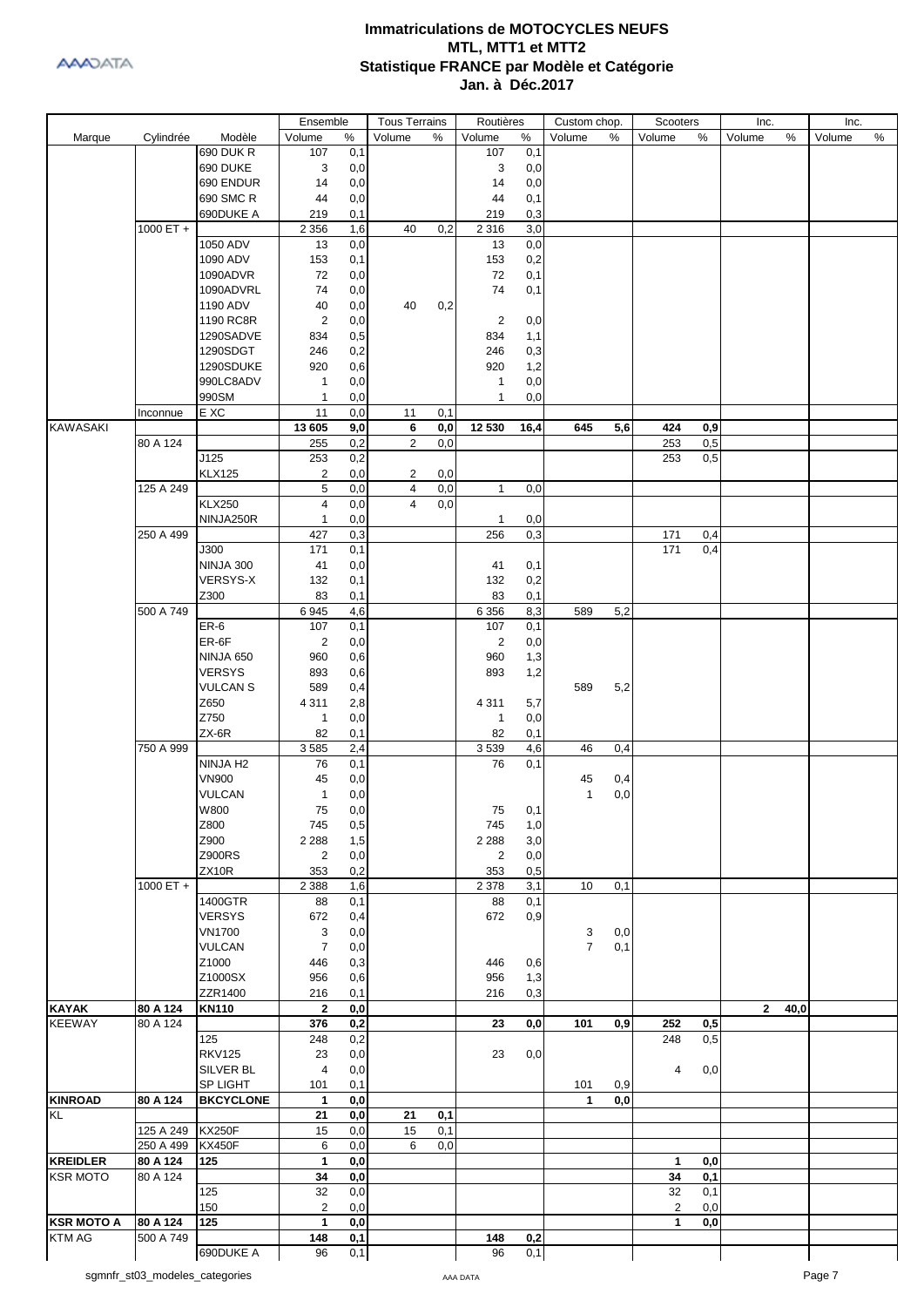

|                  |                       |                           | Ensemble                |            | <b>Tous Terrains</b> |      | Routières      |     | Custom chop. | Scooters       |            | Inc.                   | Inc.        |
|------------------|-----------------------|---------------------------|-------------------------|------------|----------------------|------|----------------|-----|--------------|----------------|------------|------------------------|-------------|
| Marque           | Cylindrée             | Modèle                    | Volume                  | $\%$       | Volume               | %    | Volume         | %   | Volume<br>%  | Volume         | %          | Volume<br>%            | %<br>Volume |
|                  |                       | 690DUKE R                 | 52                      | 0,0        |                      |      | 52             | 0,1 |              |                |            |                        |             |
| <b>KYMCO</b>     |                       |                           | 3 4 0 2                 | 2,2        |                      |      | 171            | 0,2 |              | 3 2 3 1        | 7,0        |                        |             |
|                  | 80 A 124              |                           | 2 3 2 9                 | 1,5        |                      |      | 171            | 0,2 |              | 2 1 5 8        | 4,7        |                        |             |
|                  |                       | <b>AGIL CITY</b>          | 376                     | 0,2        |                      |      |                |     |              | 376            | 0,8        |                        |             |
|                  |                       | <b>AGILITY</b>            | 31                      | 0,0        |                      |      |                |     |              | 31             | 0,1        |                        |             |
|                  |                       | CK1                       | 66                      | 0,0        |                      |      | 66             | 0,1 |              |                |            |                        |             |
|                  |                       | D.TOWN125                 | 300                     | 0,2        |                      |      |                |     |              | 300            | 0,6        |                        |             |
|                  |                       | <b>DINK 125</b>           | 24                      | 0,0        |                      |      |                |     |              | 24             | 0,1        |                        |             |
|                  |                       | DINKST125                 | $\mathbf{1}$            | 0,0        |                      |      |                |     |              | $\mathbf{1}$   | 0,0        |                        |             |
|                  |                       | G-DINK125                 | 22                      | 0,0        |                      |      |                |     |              | 22             | 0,0        |                        |             |
|                  |                       |                           |                         |            |                      |      |                |     |              |                |            |                        |             |
|                  |                       | <b>K XCT125</b>           | 62                      | 0,0        |                      |      |                |     |              | 62             | 0,1        |                        |             |
|                  |                       | K-PW 125                  | $\mathbf{1}$            | 0,0        |                      |      | $\mathbf{1}$   | 0,0 |              |                |            |                        |             |
|                  |                       | <b>LIKE</b>               | 379                     | 0,2        |                      |      |                |     |              | 379            | 0,8        |                        |             |
|                  |                       | MOVIE 125                 | 10                      | 0,0        |                      |      |                |     |              | 10             | 0,0        |                        |             |
|                  |                       | <b>PEOPLEONE</b>          | 18                      | 0,0        |                      |      |                |     |              | 18             | 0,0        |                        |             |
|                  |                       | PULSAR UP                 | $\mathbf{1}$            | 0,0        |                      |      | $\mathbf{1}$   | 0,0 |              |                |            |                        |             |
|                  |                       | VISAR125                  | 101                     | 0,1        |                      |      | 101            | 0,1 |              |                |            |                        |             |
|                  |                       | X-TOWN                    | 935                     | 0,6        |                      |      |                |     |              | 935            | 2,0        |                        |             |
|                  |                       | <b>ZING 125</b>           | $\overline{2}$          | 0,0        |                      |      | $\overline{c}$ | 0,0 |              |                |            |                        |             |
|                  | 125 A 249             |                           | $\overline{c}$          | 0,0        |                      |      |                |     |              | $\overline{2}$ | 0,0        |                        |             |
|                  |                       | <b>AGILITY</b>            | $\mathbf{1}$            | 0,0        |                      |      |                |     |              | $\mathbf{1}$   | 0,0        |                        |             |
|                  |                       | PEOPLE250                 | $\mathbf{1}$            | 0,0        |                      |      |                |     |              | $\mathbf{1}$   | 0,0        |                        |             |
|                  | 250 A 499             |                           | 614                     | 0,4        |                      |      |                |     |              | 614            | 1,3        |                        |             |
|                  |                       | D.TOWN350                 | 411                     | 0,3        |                      |      |                |     |              | 411            | 0,9        |                        |             |
|                  |                       | PEOPLE GT                 | $\mathbf{1}$            | 0,0        |                      |      |                |     |              | $\mathbf{1}$   | 0,0        |                        |             |
|                  |                       |                           |                         |            |                      |      |                |     |              |                |            |                        |             |
|                  |                       | <b>XCIT.400I</b><br>AK550 | 202                     | 0,1        |                      |      |                |     |              | 202            | 0,4        |                        |             |
|                  | 500 A 749             |                           | 457                     | 0,3        |                      |      |                |     |              | 457            | 1,0        |                        |             |
| <b>KYOTA</b>     | 80 A 124              | 125                       | 24                      | 0,0        |                      |      | 24             | 0,0 |              |                |            |                        |             |
| <b>LAMBRETTA</b> |                       | 125                       | 4<br>3                  | 0,0<br>0,0 |                      |      |                |     |              | 4<br>3         | 0,0        |                        |             |
|                  | 80 A 124<br>125 A 249 | <b>FT125T</b>             | $\mathbf{1}$            | 0,0        |                      |      |                |     |              | $\mathbf{1}$   | 0,0<br>0,0 |                        |             |
| LAZARETH         | 1000 ET +             |                           | 7                       | 0,0        |                      |      | 5              | 0,0 |              |                |            | $\mathbf{2}$<br>40,0   |             |
|                  |                       | <b>HEDONIC</b>            | $\sqrt{5}$              | 0,0        |                      |      | 5              | 0,0 |              |                |            |                        |             |
|                  |                       | <b>LM847</b>              | $\overline{\mathbf{c}}$ | 0,0        |                      |      |                |     |              |                |            | $\overline{2}$<br>40,0 |             |
| <b>LEONART</b>   | 80 A 124              | <b>DD125E</b>             | 3                       | 0,0        |                      |      | 3              | 0,0 |              |                |            |                        |             |
| <b>LIFAN</b>     | 80 A 124              |                           | 21                      | 0,0        | $\mathbf{1}$         | 0,0  | 9              | 0,0 |              | 11             | 0,0        |                        |             |
|                  |                       | LF100                     | 4                       | 0,0        |                      |      |                |     |              | $\overline{4}$ | 0,0        |                        |             |
|                  |                       | <b>LF110GY</b>            | $\overline{\mathbf{c}}$ | 0,0        |                      |      | 2              | 0,0 |              |                |            |                        |             |
|                  |                       | LF125                     | $\boldsymbol{7}$        |            |                      |      | $\overline{7}$ | 0,0 |              |                |            |                        |             |
|                  |                       |                           |                         | 0,0        |                      |      |                |     |              |                |            |                        |             |
|                  |                       | <b>LF125GY</b>            | $\mathbf{1}$            | 0,0        | $\mathbf{1}$         | 0,0  |                |     |              |                |            |                        |             |
|                  |                       | <b>LF125T</b>             | $\overline{7}$          | 0,0        |                      |      |                |     |              | 7              | 0,0        |                        |             |
| <b>LML</b>       | 80 A 124              |                           | 215                     | 0,1        |                      |      |                |     |              | 215            | 0,5        |                        |             |
|                  |                       | <b>125 DLX</b>            | 166                     | 0,1        |                      |      |                |     |              | 166            | 0,4        |                        |             |
|                  |                       | 125 STAR                  | 49                      | $_{0,0}$   |                      |      |                |     |              | 49             | 0,1        |                        |             |
| <b>LONGJIA</b>   | 80 A 124              |                           | 3                       | 0,0        |                      |      |                |     |              | 3              | 0,0        |                        |             |
|                  |                       | ESTATE125                 | $\mathbf{1}$            | 0,0        |                      |      |                |     |              | $\mathbf{1}$   | 0,0        |                        |             |
|                  |                       | TREVIS125                 | $\overline{\mathbf{c}}$ | 0,0        |                      |      |                |     |              | $\overline{2}$ | 0,0        |                        |             |
| M.V.             |                       |                           | 158                     | 0,1        |                      |      | 158            | 0,2 |              |                |            |                        |             |
|                  | 500 A 749             |                           | 12                      | 0,0        |                      |      | 12             | 0,0 |              |                |            |                        |             |
|                  |                       | BRUTAL675                 | $\overline{2}$          | 0,0        |                      |      | $\overline{2}$ | 0,0 |              |                |            |                        |             |
|                  |                       | F3 675                    | 9                       | 0,0        |                      |      | 9              | 0,0 |              |                |            |                        |             |
|                  |                       | <b>MVF4750</b>            | $\mathbf{1}$            | 0,0        |                      |      | $\mathbf{1}$   | 0,0 |              |                |            |                        |             |
|                  | 750 A 999             |                           | 142                     | 0,1        |                      |      | 142            | 0,2 |              |                |            |                        |             |
|                  |                       | 800                       | 2                       | 0,0        |                      |      | 2              | 0,0 |              |                |            |                        |             |
|                  |                       | BRUTAL800                 | 85                      | 0,1        |                      |      | 85             | 0,1 |              |                |            |                        |             |
|                  |                       | F3 800                    | 18                      | 0,0        |                      |      | 18             | 0,0 |              |                |            |                        |             |
|                  |                       | F4 1000R                  | 5                       | 0,0        |                      |      | 5              | 0,0 |              |                |            |                        |             |
|                  |                       | MVF4 1000                 | $\mathbf{1}$            | 0,0        |                      |      | $\mathbf{1}$   | 0,0 |              |                |            |                        |             |
|                  |                       | RIVALE800                 | 12                      | 0,0        |                      |      | 12             | 0,0 |              |                |            |                        |             |
|                  |                       | <b>STRADALE</b>           | $\mathbf{1}$            | 0,0        |                      |      | $\mathbf{1}$   | 0,0 |              |                |            |                        |             |
|                  |                       | <b>TURISMO V</b>          | 18                      | 0,0        |                      |      | 18             | 0,0 |              |                |            |                        |             |
|                  | 1000 ET +             | 1100                      | $\overline{4}$          | 0,0        |                      |      | 4              | 0,0 |              |                |            |                        |             |
| M.Z.             |                       |                           | $\mathbf{2}$            | 0,0        | $\mathbf 1$          | 0,0  | 1              | 0,0 |              |                |            |                        |             |
|                  | 80 A 124              | 125 SX                    | $\mathbf{1}$            | 0,0        | $\mathbf{1}$         | 0,0  |                |     |              |                |            |                        |             |
|                  | 750 A 999             | 1000 S                    | $\mathbf{1}$            | 0,0        |                      |      | $\mathbf{1}$   | 0,0 |              |                |            |                        |             |
| <b>MAGPOWER</b>  |                       |                           | 102                     | 0,1        |                      |      | $\mathbf{1}$   | 0,0 |              | 101            | 0,2        |                        |             |
|                  | 80 A 124              | JJ125                     | 101                     | 0,1        |                      |      |                |     |              | 101            | 0,2        |                        |             |
|                  | 125 A 249             | 250                       | $\mathbf{1}$            | 0,0        |                      |      | 1              | 0,0 |              |                |            |                        |             |
| <b>MASAI</b>     | 80 A 124              |                           | 570                     | 0,4        | 570                  | 3,2  |                |     |              |                |            |                        |             |
|                  |                       | <b>HS125</b>              | 428                     | 0,3        | 428                  | 2,4  |                |     |              |                |            |                        |             |
|                  |                       | <b>RAW125</b>             | 142                     | 0,1        | 142                  | 0,8  |                |     |              |                |            |                        |             |
| <b>MASH</b>      |                       |                           | 2 5 0 9                 | 1,7        | 2 2 5 8              | 12,7 | 203            | 0,3 |              | 48             | 0,1        |                        |             |
|                  | 80 A 124              |                           | 1918                    | 1,3        | 1870                 | 10,5 |                |     |              | 48             | 0,1        |                        |             |
|                  |                       |                           |                         |            |                      |      |                |     |              |                |            |                        |             |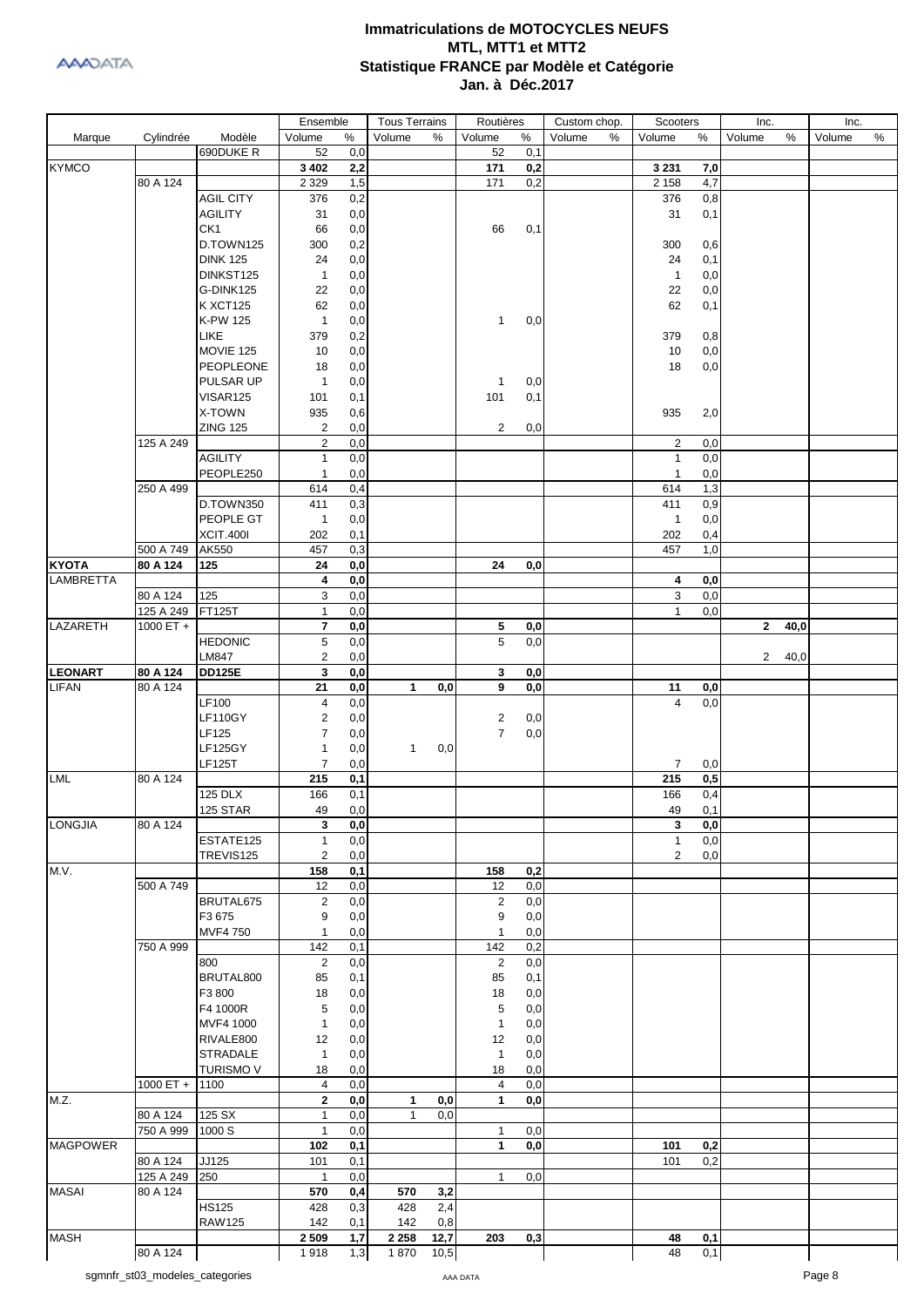

|                  |             |                 | Ensemble                |                         | <b>Tous Terrains</b> |      | Routières    |     | Custom chop. | Scooters       |     | Inc.   |   | Inc.   |      |
|------------------|-------------|-----------------|-------------------------|-------------------------|----------------------|------|--------------|-----|--------------|----------------|-----|--------|---|--------|------|
| Marque           | Cylindrée   | Modèle          | Volume                  | $\%$                    | Volume               | %    | Volume       | %   | Volume<br>%  | Volume         | %   | Volume | % | Volume | $\%$ |
|                  |             | <b>HN125T</b>   | 5                       | 0,0                     |                      |      |              |     |              | 5              | 0,0 |        |   |        |      |
|                  |             | <b>QM125GY</b>  | 1870                    | 1,2                     | 1870                 | 10,5 |              |     |              |                |     |        |   |        |      |
|                  |             | ZN125T          | 43                      | 0,0                     |                      |      |              |     |              | 43             | 0,1 |        |   |        |      |
|                  | 125 A 249   | QM250           | 123                     | 0,1                     |                      |      | 123          | 0,2 |              |                |     |        |   |        |      |
|                  | 250 A 499   |                 | 468                     | 0,3                     | 388                  | 2,2  | 80           | 0,1 |              |                |     |        |   |        |      |
|                  |             | CHERRYRED       | 80                      | 0,1                     |                      |      | 80           | 0,1 |              |                |     |        |   |        |      |
|                  |             | XY400           | 388                     | 0,3                     | 388                  | 2,2  |              |     |              |                |     |        |   |        |      |
| <b>MB FRANCE</b> |             |                 | 7                       | 0,0                     | 7                    | 0,0  |              |     |              |                |     |        |   |        |      |
|                  | 80 A 124    | <b>YZ125</b>    | 4                       | 0,0                     | 4                    | 0,0  |              |     |              |                |     |        |   |        |      |
|                  | 125 A 249   | YZ250           | 3                       | 0,0                     | 3                    | 0,0  |              |     |              |                |     |        |   |        |      |
| <b>MBK</b>       |             |                 | 1690                    | 1,1                     |                      |      |              |     |              | 1690           | 3,7 |        |   |        |      |
|                  |             |                 |                         |                         |                      |      |              |     |              |                |     |        |   |        |      |
|                  | 80 A 124    |                 | 1514                    | 1,0                     |                      |      |              |     |              | 1514           | 3,3 |        |   |        |      |
|                  |             | EVOLIS125       | 592                     | 0,4                     |                      |      |              |     |              | 592            | 1,3 |        |   |        |      |
|                  |             | <b>FLAME</b>    | $\overline{7}$          | 0,0                     |                      |      |              |     |              | $\overline{7}$ | 0,0 |        |   |        |      |
|                  |             | <b>FLIPPER</b>  | 86                      | 0,1                     |                      |      |              |     |              | 86             | 0,2 |        |   |        |      |
|                  |             | <b>HW125</b>    | $\overline{2}$          | 0,0                     |                      |      |              |     |              | $\overline{2}$ | 0,0 |        |   |        |      |
|                  |             | MW125           | 86                      | 0,1                     |                      |      |              |     |              | 86             | 0,2 |        |   |        |      |
|                  |             | <b>MWS125 A</b> | 90                      | 0,1                     |                      |      |              |     |              | 90             | 0,2 |        |   |        |      |
|                  |             | OCITO 125       | 525                     | 0,3                     |                      |      |              |     |              | 525            | 1,1 |        |   |        |      |
|                  |             | <b>SKYLIS</b>   | 5                       | 0,0                     |                      |      |              |     |              | 5              | 0,0 |        |   |        |      |
|                  |             | <b>WAAP</b>     | 1                       | 0,0                     |                      |      |              |     |              | $\mathbf{1}$   | 0,0 |        |   |        |      |
|                  |             | <b>XC115</b>    | 17                      | 0,0                     |                      |      |              |     |              | 17             | 0,0 |        |   |        |      |
|                  |             | <b>YP125R</b>   | 103                     | 0,1                     |                      |      |              |     |              | 103            | 0,2 |        |   |        |      |
|                  | 250 A 499   |                 | 176                     | 0,1                     |                      |      |              |     |              | 176            | 0,4 |        |   |        |      |
|                  |             | EVOLIS300       | 151                     | 0,1                     |                      |      |              |     |              | 151            | 0,3 |        |   |        |      |
|                  |             |                 |                         |                         |                      |      |              |     |              |                |     |        |   |        |      |
|                  |             | EVOLIS400       | 11                      | 0,0                     |                      |      |              |     |              | 11             | 0,0 |        |   |        |      |
|                  |             | <b>YP250R</b>   | 9                       | 0,0                     |                      |      |              |     |              | 9              | 0,0 |        |   |        |      |
|                  |             | <b>YP400R</b>   | 5                       | 0,0                     |                      |      |              |     |              | 5              | 0,0 |        |   |        |      |
| <b>MEGELLI</b>   | 80 A 124    | 125             | $\mathbf{2}$            | 0,0                     |                      |      | 2            | 0,0 |              |                |     |        |   |        |      |
| MH MOTORCY       | 80 A 124    |                 | 72                      | 0,0                     | 29                   | 0,2  | 43           | 0,1 |              |                |     |        |   |        |      |
|                  |             | MH7             | 3                       | 0,0                     |                      |      | 3            | 0,0 |              |                |     |        |   |        |      |
|                  |             | <b>NACKED</b>   | 29                      | 0,0                     | 29                   | 0,2  |              |     |              |                |     |        |   |        |      |
|                  |             | <b>RX125</b>    | 40                      | 0,0                     |                      |      | 40           | 0,1 |              |                |     |        |   |        |      |
| <b>MIDUAL</b>    | $1000 ET +$ | 1050            | $\mathbf{1}$            | 0,0                     |                      |      | $\mathbf{1}$ | 0,0 |              |                |     |        |   |        |      |
| <b>MONDIAL</b>   | 1000 ET $+$ | 125             | 445                     | 0,3                     |                      |      | 445          | 0,6 |              |                |     |        |   |        |      |
| <b>MONTESA</b>   | 250 A 499   | <b>COTA 4RT</b> | 122                     | 0,1                     | 122                  | 0,7  |              |     |              |                |     |        |   |        |      |
| <b>MORINI</b>    | 1000 ET +   | 1200            | $\mathbf{1}$            | 0,0                     |                      |      | 1            | 0,0 |              |                |     |        |   |        |      |
| MOTO S.P.A       |             |                 | 252                     | 0,2                     | 252                  | 1,4  |              |     |              |                |     |        |   |        |      |
|                  |             | KT125           |                         | 0,0                     |                      |      |              |     |              |                |     |        |   |        |      |
|                  | 80 A 124    |                 | 69                      |                         | 69                   | 0,4  |              |     |              |                |     |        |   |        |      |
|                  | 125 A 249   | <b>WR250F</b>   | 134                     | 0,1                     | 134                  | 0,8  |              |     |              |                |     |        |   |        |      |
|                  | 250 A 499   | <b>WR450F</b>   | 49                      | 0,0                     | 49                   | 0,3  |              |     |              |                |     |        |   |        |      |
| <b>MOTOM</b>     | 80 A 124    | <b>FT125T</b>   | $\mathbf{2}$            | 0,0                     |                      |      |              |     |              | $\mathbf{2}$   | 0,0 |        |   |        |      |
| <b>MOTORBIKE</b> |             |                 | 75                      | 0,0                     | 75                   | 0,4  |              |     |              |                |     |        |   |        |      |
|                  | 80 A 124    | <b>YZE125</b>   | 31                      | 0,0                     | 31                   | 0,2  |              |     |              |                |     |        |   |        |      |
|                  | 125 A 249   | <b>YZE250</b>   | 8                       | 0,0                     | 8                    | 0,0  |              |     |              |                |     |        |   |        |      |
|                  | 250 A 499   |                 | 36                      | 0,0                     | 36                   | 0,2  |              |     |              |                |     |        |   |        |      |
|                  |             | 450HRF          | 25                      | 0,0                     | 25                   | 0,1  |              |     |              |                |     |        |   |        |      |
|                  |             | <b>YZF250</b>   | 5                       | 0,0                     | 5                    | 0,0  |              |     |              |                |     |        |   |        |      |
|                  |             | <b>YZF450</b>   | 6                       | 0,0                     | 6                    | 0,0  |              |     |              |                |     |        |   |        |      |
| <b>MOTRAC</b>    | 80 A 124    | MЗ              | 4                       | 0,0                     |                      |      | 4            | 0,0 |              |                |     |        |   |        |      |
| <b>NECO</b>      | 80 A 124    |                 | 271                     | 0,2                     |                      |      |              |     |              | 271            | 0,6 |        |   |        |      |
|                  |             | 125             | 61                      | 0,0                     |                      |      |              |     |              | 61             | 0,1 |        |   |        |      |
|                  |             | <b>JL125T</b>   | 9                       | 0,0                     |                      |      |              |     |              | 9              | 0,0 |        |   |        |      |
|                  |             | SY125T          | 100                     | 0,1                     |                      |      |              |     |              | 100            | 0,2 |        |   |        |      |
|                  |             | ZN125T          | 101                     | 0,1                     |                      |      |              |     |              | 101            | 0,2 |        |   |        |      |
| <b>NORTON</b>    | 750 A 999   | <b>COMMANDO</b> | 14                      | 0,0                     |                      |      | 14           | 0,0 |              |                |     |        |   |        |      |
| ORCAL            | 80 A 124    |                 | 354                     |                         |                      |      | 343          |     |              |                |     |        |   |        |      |
|                  |             |                 |                         | 0,2                     |                      |      |              | 0,4 |              | 11             | 0,0 |        |   |        |      |
|                  |             | ESTATE125       | 11                      | 0,0                     |                      |      |              |     |              | 11             | 0,0 |        |   |        |      |
|                  |             | LJ125           | 9                       | 0,0                     |                      |      | 9            | 0,0 |              |                |     |        |   |        |      |
|                  |             | <b>SK125</b>    | 334                     | 0,2                     |                      |      | 334          | 0,4 |              |                |     |        |   |        |      |
| <b>OURAL</b>     | 500 A 749   |                 | 59                      | 0,0                     |                      |      | 59           | 0,1 |              |                |     |        |   |        |      |
|                  |             | 750             | 24                      | 0,0                     |                      |      | 24           | 0,0 |              |                |     |        |   |        |      |
|                  |             | <b>OURAL</b>    | 35                      | 0,0                     |                      |      | 35           | 0,0 |              |                |     |        |   |        |      |
| <b>PAOLETTI</b>  | 250 A 499   |                 | 4                       | $\mathbf{0},\mathbf{0}$ | 4                    | 0,0  |              |     |              |                |     |        |   |        |      |
|                  |             | 250RMX          | $\overline{\mathbf{c}}$ | 0,0                     | $\overline{2}$       | 0,0  |              |     |              |                |     |        |   |        |      |
|                  |             | 450RMX          | $\overline{2}$          | 0,0                     | $\overline{2}$       | 0,0  |              |     |              |                |     |        |   |        |      |
| PEUGEOT          |             |                 | 2 0 4 6                 | 1,3                     |                      |      |              |     |              | 2 0 4 6        | 4,4 |        |   |        |      |
|                  | 80 A 124    |                 | 2 0 3 0                 | 1,3                     |                      |      |              |     |              | 2 0 3 0        | 4,4 |        |   |        |      |
|                  |             | <b>BELVILLE</b> | 77                      | 0,1                     |                      |      |              |     |              | 77             | 0,2 |        |   |        |      |
|                  |             | CITYST.A        | 47                      | 0,0                     |                      |      |              |     |              | 47             | 0,1 |        |   |        |      |
|                  |             | CITYST.L        |                         |                         |                      |      |              |     |              |                |     |        |   |        |      |
|                  |             |                 | 376                     | 0,2                     |                      |      |              |     |              | 376            | 0,8 |        |   |        |      |
|                  |             | <b>DJANGO</b>   | 485                     | 0,3                     |                      |      |              |     |              | 485            | 1,0 |        |   |        |      |
|                  |             | SATELI125       | 407                     | 0,3                     |                      |      |              |     |              | 407            | 0,9 |        |   |        |      |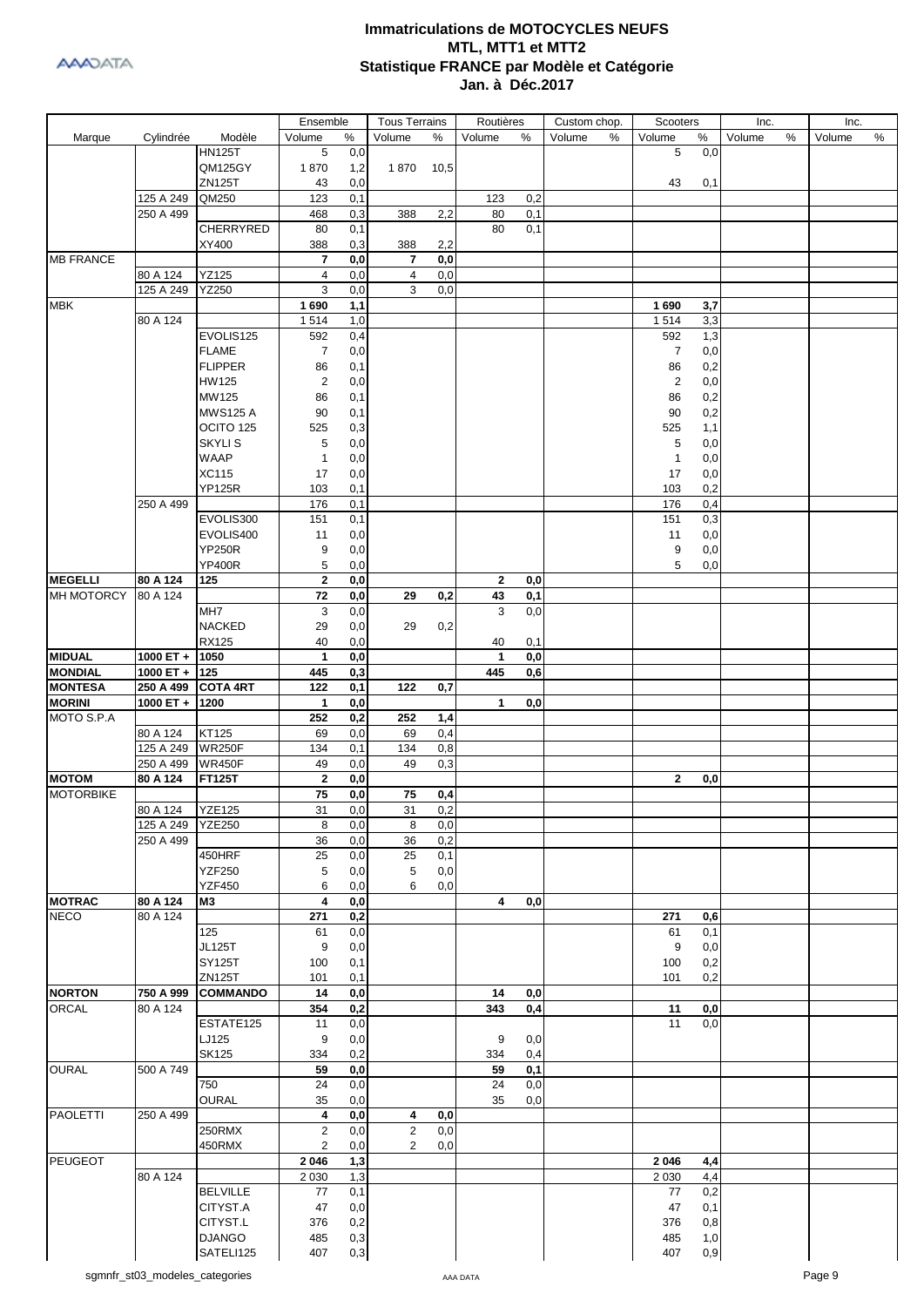

|                   |           |                  | Ensemble                |                  | <b>Tous Terrains</b> |                  | Routières    |     | Custom chop.        | Scooters       |      | Inc.   |   | Inc.   |         |
|-------------------|-----------|------------------|-------------------------|------------------|----------------------|------------------|--------------|-----|---------------------|----------------|------|--------|---|--------|---------|
| Marque            | Cylindrée | Modèle           | Volume                  | $\%$             | Volume               | %                | Volume       | %   | Volume<br>$\%$      | Volume         | %    | Volume | % | Volume | $\%$    |
|                   |           | <b>SPEEDFIGH</b> | 19                      | 0,0              |                      |                  |              |     |                     | 19             | 0,0  |        |   |        |         |
|                   |           | TWEET 125        | 608                     | 0,4              |                      |                  |              |     |                     | 608            | 1,3  |        |   |        |         |
|                   |           | <b>VIVA CITY</b> | 11                      | 0,0              |                      |                  |              |     |                     | 11             | 0,0  |        |   |        |         |
|                   | 125 A 249 |                  | 10                      | 0,0              |                      |                  |              |     |                     | 10             | 0,0  |        |   |        |         |
|                   |           | <b>BELVILLE</b>  | 6                       | 0,0              |                      |                  |              |     |                     | 6              | 0,0  |        |   |        |         |
|                   |           | <b>CITYSTAR</b>  | 4                       | 0,0              |                      |                  |              |     |                     | 4              | 0,0  |        |   |        |         |
|                   | 250 A 499 |                  | 6                       |                  |                      |                  |              |     |                     | 6              | 0,0  |        |   |        |         |
|                   |           |                  |                         | 0,0              |                      |                  |              |     |                     |                |      |        |   |        |         |
|                   |           | SATELI300        | $\mathbf{1}$            | 0,0              |                      |                  |              |     |                     | $\mathbf{1}$   | 0,0  |        |   |        |         |
|                   |           | SATELI400        | 5                       | 0,0              |                      |                  |              |     |                     | 5              | 0,0  |        |   |        |         |
| <b>PGO</b>        | 80 A 124  |                  | 10                      | 0,0              |                      |                  |              |     |                     | 10             | 0,0  |        |   |        |         |
|                   |           | J-BUBU125        | 3                       | 0,0              |                      |                  |              |     |                     | 3              | 0,0  |        |   |        |         |
|                   |           | LIGERO125        | $\overline{7}$          | 0,0              |                      |                  |              |     |                     | $\overline{7}$ | 0,0  |        |   |        |         |
| <b>PIAGGIO</b>    |           |                  | 6 2 9 5                 | 4,1              |                      |                  |              |     |                     | 6 2 9 5        | 13,6 |        |   |        |         |
|                   | 80 A 124  |                  | 4858                    | 3,2              |                      |                  |              |     |                     | 4 8 5 8        | 10,5 |        |   |        |         |
|                   |           | BEVER.125        | 21                      | 0,0              |                      |                  |              |     |                     | 21             | 0,0  |        |   |        |         |
|                   |           | <b>FLY 125</b>   | 59                      | 0,0              |                      |                  |              |     |                     | 59             | 0,1  |        |   |        |         |
|                   |           | GTS 125          | 1 3 6 8                 | 0,9              |                      |                  |              |     |                     | 1 3 6 8        | 3,0  |        |   |        |         |
|                   |           |                  |                         |                  |                      |                  |              |     |                     |                |      |        |   |        |         |
|                   |           | <b>LIB 125</b>   | 14                      | 0,0              |                      |                  |              |     |                     | 14             | 0,0  |        |   |        |         |
|                   |           | <b>LIB125IGE</b> | 998                     | 0,7              |                      |                  |              |     |                     | 998            | 2,2  |        |   |        |         |
|                   |           | LX/LXV125        | $\overline{2}$          | 0,0              |                      |                  |              |     |                     | $\overline{2}$ | 0,0  |        |   |        |         |
|                   |           | MEDLEY125        | 819                     | 0,5              |                      |                  |              |     |                     | 819            | 1,8  |        |   |        |         |
|                   |           | PRIMA125         | 921                     | 0,6              |                      |                  |              |     |                     | 921            | 2,0  |        |   |        |         |
|                   |           | <b>PX125</b>     | 46                      | 0,0              |                      |                  |              |     |                     | 46             | 0,1  |        |   |        |         |
|                   |           | SPRINT125        | 152                     | 0,1              |                      |                  |              |     |                     | 152            | 0,3  |        |   |        |         |
|                   |           | <b>TYPH 125</b>  | $\mathbf{1}$            | 0,0              |                      |                  |              |     |                     | $\mathbf{1}$   | 0,0  |        |   |        |         |
|                   |           | VESPA 946        | 24                      | 0,0              |                      |                  |              |     |                     | 24             | 0,1  |        |   |        |         |
|                   |           |                  |                         |                  |                      |                  |              |     |                     |                |      |        |   |        |         |
|                   |           | X10 125          | 59                      | 0,0              |                      |                  |              |     |                     | 59             | 0,1  |        |   |        |         |
|                   |           | <b>XEVO 125</b>  | 374                     | 0,2              |                      |                  |              |     |                     | 374            | 0,8  |        |   |        |         |
|                   | 125A249   |                  | 4                       | 0,0              |                      |                  |              |     |                     | 4              | 0,0  |        |   |        |         |
|                   |           | GTS250300        | 1                       | 0,0              |                      |                  |              |     |                     | $\mathbf{1}$   | 0,0  |        |   |        |         |
|                   |           | MEDLEY           | 2                       | 0,0              |                      |                  |              |     |                     | $\overline{c}$ | 0,0  |        |   |        |         |
|                   |           | PX125            | 1                       | 0,0              |                      |                  |              |     |                     | $\mathbf{1}$   | 0,0  |        |   |        |         |
|                   | 250 A 499 |                  | 1 4 3 3                 | 0,9              |                      |                  |              |     |                     | 1 4 3 3        | 3,1  |        |   |        |         |
|                   |           | BEVER.300        | 108                     | 0,1              |                      |                  |              |     |                     | 108            | 0,2  |        |   |        |         |
|                   |           | <b>BEVER.350</b> | 435                     | 0,3              |                      |                  |              |     |                     | 435            | 0,9  |        |   |        |         |
|                   |           | GTS250300        | 862                     |                  |                      |                  |              |     |                     | 862            | 1,9  |        |   |        |         |
|                   |           |                  |                         | 0,6              |                      |                  |              |     |                     |                |      |        |   |        |         |
|                   |           | X10 350          | 19                      | 0,0              |                      |                  |              |     |                     | 19             | 0,0  |        |   |        |         |
|                   |           | X10500           | 9                       | 0,0              |                      |                  |              |     |                     | 9              | 0,0  |        |   |        |         |
| <b>PIONEER</b>    | 80 A 124  | <b>XF125L</b>    | 1                       | 0,0              |                      |                  |              |     | $\mathbf{1}$<br>0,0 |                |      |        |   |        |         |
| <b>PK IRBIT M</b> | 500 A 749 | <b>URAL RETR</b> | 2                       | 0,0              |                      |                  | 2            | 0,0 |                     |                |      |        |   |        |         |
| QG                | 80 A 124  |                  | 4                       | 0,0              |                      |                  | 4            | 0,0 |                     |                |      |        |   |        |         |
|                   |           | M3               | $\overline{2}$          | 0,0              |                      |                  | 2            | 0,0 |                     |                |      |        |   |        |         |
|                   |           | <b>RAW125</b>    | 2                       | 0,0              |                      |                  | 2            | 0,0 |                     |                |      |        |   |        |         |
| QINGQI            | 80 A 124  |                  | 7                       | $\overline{0,0}$ | 5                    | $\mathbf{0{,}0}$ |              | 0,0 |                     | 1              | 0,0  |        |   |        |         |
|                   |           | QM125            | $\mathbf{1}$            | 0,0              |                      |                  | $\mathbf{1}$ | 0,0 |                     |                |      |        |   |        |         |
|                   |           | QM125GY          |                         |                  | 5                    |                  |              |     |                     |                |      |        |   |        |         |
|                   |           |                  | 5                       | 0,0              |                      | 0,0              |              |     |                     |                |      |        |   |        |         |
|                   |           | QM125T           | 1                       | 0,0              |                      |                  |              |     |                     | $\mathbf{1}$   | 0,0  |        |   |        |         |
| <b>QUADDY</b>     |           |                  | $\overline{\mathbf{r}}$ | 0,0              |                      |                  |              |     |                     |                |      |        |   |        | 7 100,0 |
|                   | 125 A 249 | QDY250           | 3                       | 0,0              |                      |                  |              |     |                     |                |      |        |   | 3      | 42,9    |
|                   | 250 A 499 | QDY450           | 4                       | 0,0              |                      |                  |              |     |                     |                |      |        |   | 4      | 57,1    |
| <b>RAZZO</b>      | 80 A 124  | <b>YY125T</b>    | 1                       | 0,0              |                      |                  |              |     |                     | 1              | 0,0  |        |   |        |         |
| <b>RED HORSE</b>  | 1000 ET + | <b>CORSAIR</b>   | 5                       | 0,0              |                      |                  |              |     | 5<br>0,0            |                |      |        |   |        |         |
| <b>REGAL RAPT</b> |           |                  | 75                      | 0,0              |                      |                  | 75           | 0,1 |                     |                |      |        |   |        |         |
|                   | 80 A 124  |                  | 72                      | 0,0              |                      |                  | 72           | 0,1 |                     |                |      |        |   |        |         |
|                   |           | <b>DD125E</b>    | 71                      | 0,0              |                      |                  | 71           | 0,1 |                     |                |      |        |   |        |         |
|                   |           | SPT120           | $\mathbf{1}$            | 0,0              |                      |                  | 1            | 0,0 |                     |                |      |        |   |        |         |
|                   | 250 A 499 | <b>DD350E</b>    | 3                       | 0,0              |                      |                  | 3            | 0,0 |                     |                |      |        |   |        |         |
| <b>RIDE</b>       |           |                  |                         |                  |                      |                  |              |     |                     |                |      |        |   |        |         |
|                   | 80 A 124  | 125              | 14                      | 0,0              |                      |                  |              |     |                     | 14             | 0,0  |        |   |        |         |
| RIEJU             |           |                  | 83                      | 0,1              | 80                   | 0,5              |              |     |                     | 3              | 0,0  |        |   |        |         |
|                   | 80 A 124  |                  | 79                      | 0,1              | 76                   | 0,4              |              |     |                     | 3              | 0,0  |        |   |        |         |
|                   |           | <b>CITYLINE</b>  | 3                       | 0,0              |                      |                  |              |     |                     | 3              | 0,0  |        |   |        |         |
|                   |           | <b>MRT125</b>    | 53                      | 0,0              | 53                   | 0,3              |              |     |                     |                |      |        |   |        |         |
|                   |           | MRT20D           | 5                       | 0,0              | 5                    | 0,0              |              |     |                     |                |      |        |   |        |         |
|                   |           | <b>TANGO</b>     | 18                      | 0,0              | 18                   | 0,1              |              |     |                     |                |      |        |   |        |         |
|                   | 125 A 249 | <b>TANGO</b>     | 4                       | 0,0              | 4                    | 0,0              |              |     |                     |                |      |        |   |        |         |
| <b>ROADSIGN</b>   | 80 A 124  | 125 GT           | 1                       | 0,0              |                      |                  |              |     |                     | $\mathbf{1}$   | 0,0  |        |   |        |         |
| <b>SACHS</b>      | 80 A 124  | <b>MADASS</b>    | 1                       | 0,0              |                      |                  | 1            | 0,0 |                     |                |      |        |   |        |         |
| <b>SAMPO</b>      | 80 A 124  | <b>LY125T</b>    | $\mathbf{1}$            |                  |                      |                  |              |     |                     |                |      |        |   |        |         |
|                   |           |                  |                         | 0,0              |                      |                  |              |     |                     | 1              | 0,0  |        |   |        |         |
| <b>SANBEN</b>     | 80 A 124  | <b>SM125T</b>    | 14                      | 0,0              |                      |                  |              |     |                     | 14             | 0,0  |        |   |        |         |
| <b>SCOMADI</b>    | 80 A 124  | <b>TL125</b>     | 10                      | 0,0              | 10                   | 0,1              |              |     |                     |                |      |        |   |        |         |
| <b>SCORPA</b>     |           |                  | 41                      | 0,0              | 41                   | 0,2              |              |     |                     |                |      |        |   |        |         |
|                   | 80 A 124  |                  | 5                       | 0,0              | 5                    | 0,0              |              |     |                     |                |      |        |   |        |         |
|                   |           | <b>ST 125</b>    | 4                       | 0,0              | 4                    | 0,0              |              |     |                     |                |      |        |   |        |         |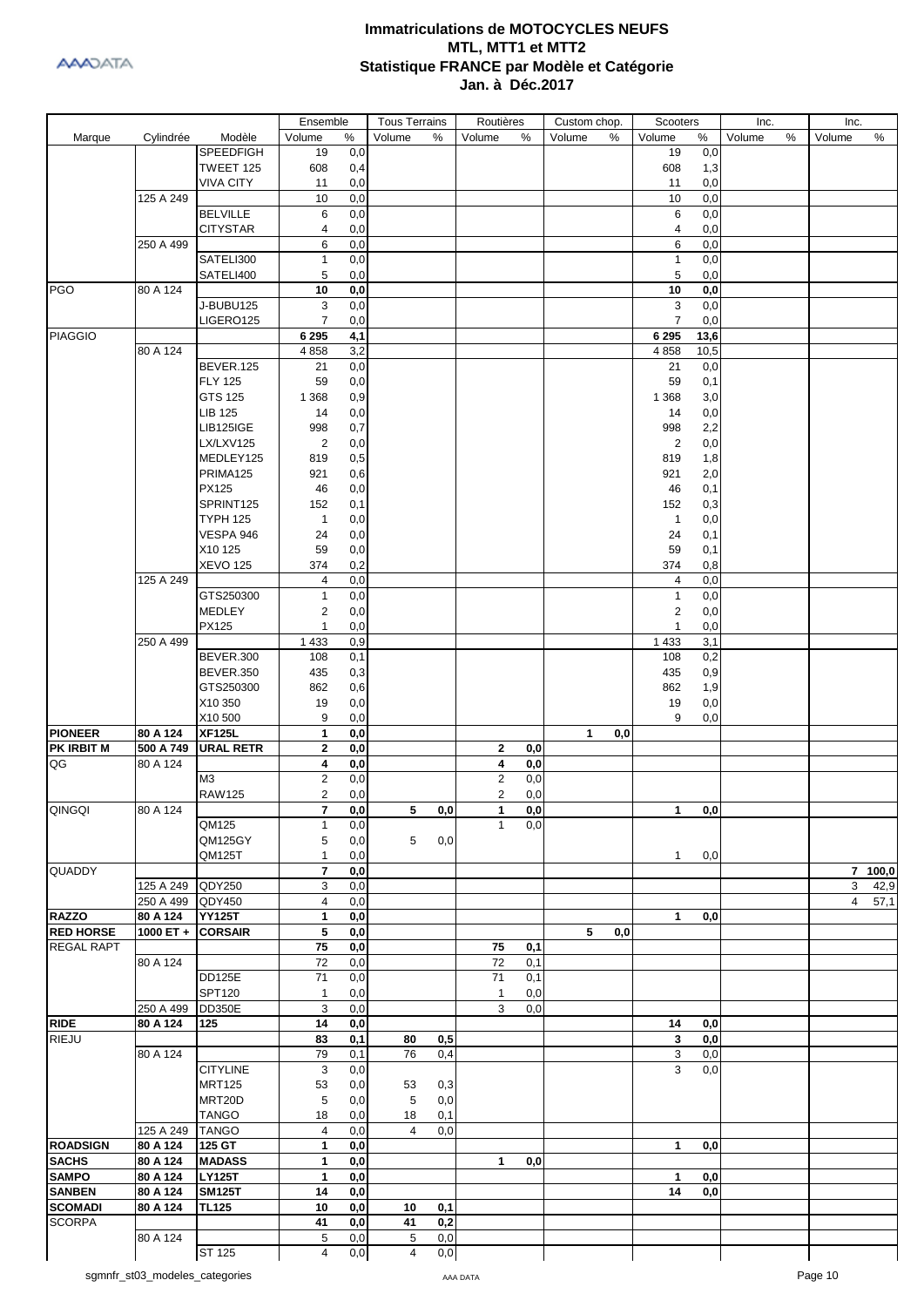

|                 |           |                                  | Ensemble       |            | <b>Tous Terrains</b> |            | Routières    |                  | Custom chop. |     | Scooters     |     | Inc.         |      | Inc.   |   |
|-----------------|-----------|----------------------------------|----------------|------------|----------------------|------------|--------------|------------------|--------------|-----|--------------|-----|--------------|------|--------|---|
| Marque          | Cylindrée | Modèle                           | Volume         | %          | Volume               | %          | Volume       | %                | Volume       | %   | Volume       | %   | Volume       | %    | Volume | % |
|                 |           | <b>TY 125</b>                    | $\mathbf{1}$   | 0,0        | $\mathbf{1}$         | 0,0        |              |                  |              |     |              |     |              |      |        |   |
|                 | 125 A 249 | ST 250                           | 15             | 0,0        | 15                   | 0,1        |              |                  |              |     |              |     |              |      |        |   |
|                 | 250 A 499 |                                  | 21             | 0,0        | 21                   | 0,1        |              |                  |              |     |              |     |              |      |        |   |
|                 |           | ST 300                           | 19             | 0,0        | 19                   | 0,1        |              |                  |              |     |              |     |              |      |        |   |
|                 |           | <b>SY250F</b>                    | $\mathbf{1}$   | 0,0        | $\mathbf{1}$         | 0,0        |              |                  |              |     |              |     |              |      |        |   |
|                 |           | TR 280                           | 1              | 0,0        | $\mathbf{1}$         | 0,0        |              |                  |              |     |              |     |              |      |        |   |
| <b>SENKE</b>    | 80 A 124  | <b>SK125</b>                     | $\mathbf 2$    | 0,0        |                      |            |              |                  |              |     | $\mathbf{2}$ | 0,0 |              |      |        |   |
| <b>SHERCO</b>   |           |                                  | 809            | 0,5        | 809                  | 4,6        |              |                  |              |     |              |     |              |      |        |   |
|                 | 80 A 124  |                                  | 129            | 0,1        | 129                  | 0,7        |              |                  |              |     |              |     |              |      |        |   |
|                 |           | 125 SE-R                         | 118            | 0,1        | 118                  | 0,7        |              |                  |              |     |              |     |              |      |        |   |
|                 |           | <b>CITYCORP</b><br>SHERCO125     | 8              | 0,0        | 8                    | 0,0        |              |                  |              |     |              |     |              |      |        |   |
|                 | 125 A 249 |                                  | 3<br>180       | 0,0        | 3<br>180             | 0,0<br>1,0 |              |                  |              |     |              |     |              |      |        |   |
|                 |           | 2.51                             | 35             | 0,1<br>0,0 | 35                   | 0,2        |              |                  |              |     |              |     |              |      |        |   |
|                 |           | 250 SE R                         | 70             | 0,0        | 70                   |            |              |                  |              |     |              |     |              |      |        |   |
|                 |           | 250 SEF R                        | 31             | 0,0        | 31                   | 0,4<br>0,2 |              |                  |              |     |              |     |              |      |        |   |
|                 |           | SHERCO250                        | 44             | 0,0        | 44                   | 0,2        |              |                  |              |     |              |     |              |      |        |   |
|                 | 250 A 499 |                                  | 500            | 0,3        | 500                  | 2,8        |              |                  |              |     |              |     |              |      |        |   |
|                 |           | 3.01                             | 3              | 0,0        | 3                    | 0,0        |              |                  |              |     |              |     |              |      |        |   |
|                 |           | 300 SE R                         | 156            | 0,1        | 156                  | 0,9        |              |                  |              |     |              |     |              |      |        |   |
|                 |           | 300 SEF R                        | 12             | 0,0        | 12                   | 0,1        |              |                  |              |     |              |     |              |      |        |   |
|                 |           | 4.51                             | $\overline{2}$ | 0,0        | 2                    | 0,0        |              |                  |              |     |              |     |              |      |        |   |
|                 |           | 450 SEF R                        | 243            | 0,2        | 243                  | 1,4        |              |                  |              |     |              |     |              |      |        |   |
|                 |           | <b>SE 3001</b>                   | 6              | 0,0        | 6                    | 0,0        |              |                  |              |     |              |     |              |      |        |   |
|                 |           | SHERCO290                        | 4              | 0,0        | 4                    | 0,0        |              |                  |              |     |              |     |              |      |        |   |
|                 |           | SHERCO300                        | 68             | 0,0        | 68                   | 0,4        |              |                  |              |     |              |     |              |      |        |   |
|                 |           | SHERCO450                        | 1              | 0,0        | $\mathbf{1}$         | 0,0        |              |                  |              |     |              |     |              |      |        |   |
|                 |           | ST 300                           | 2              | 0,0        | 2                    | 0,0        |              |                  |              |     |              |     |              |      |        |   |
|                 |           | X RIDE290                        | 3              | 0,0        | 3                    | 0,0        |              |                  |              |     |              |     |              |      |        |   |
| <b>SHINERAY</b> |           |                                  | $\mathbf 2$    | 0,0        |                      |            | 1            | 0,0              |              |     |              |     | $\mathbf{1}$ | 20,0 |        |   |
|                 | 80 A 124  | XY125                            | $\mathbf{1}$   | 0,0        |                      |            | $\mathbf{1}$ | 0,0              |              |     |              |     |              |      |        |   |
|                 | 250 A 499 | <b>XY400B</b>                    | 1              | 0,0        |                      |            |              |                  |              |     |              |     | $\mathbf{1}$ | 20,0 |        |   |
| <b>SILENCE</b>  | Inconnue  | S02                              | 1              | 0,0        |                      |            |              |                  |              |     | 1            | 0,0 |              |      |        |   |
| <b>SKY TEAM</b> |           |                                  | 302            | 0,2        | 5                    | 0,0        | 297          | 0,4              |              |     |              |     |              |      |        |   |
|                 | 80 A 124  |                                  | 297            | 0,2        |                      |            | 297          | 0,4              |              |     |              |     |              |      |        |   |
|                 |           | DAX                              | 190            | 0,1        |                      |            | 190          | 0,2              |              |     |              |     |              |      |        |   |
|                 |           | <b>DINGO 125</b>                 | 22             | 0,0        |                      |            | 22           | 0,0              |              |     |              |     |              |      |        |   |
|                 |           | ST125                            | 50             | 0,0        |                      |            | 50           | 0,1              |              |     |              |     |              |      |        |   |
|                 |           | ST150                            | 13             | 0,0        |                      |            | 13           | 0,0              |              |     |              |     |              |      |        |   |
|                 |           | T REX                            | 22             | 0,0        |                      |            | 22           | 0,0              |              |     |              |     |              |      |        |   |
|                 | 125 A 249 | ST300                            | 5              | 0,0        | 5                    | 0,0        |              |                  |              |     |              |     |              |      |        |   |
| <b>SOHOO</b>    | 80 A 124  | APL125L                          | 1              | 0,0        | 1                    | 0,0        |              |                  |              |     |              |     |              |      |        |   |
| SPIGAOU         | 80 A 124  |                                  | 18             | 0,0        |                      |            | 18           | 0,0              |              |     |              |     |              |      |        |   |
|                 |           | 100                              | 1              | 0,0        |                      |            | 1            | 0,0              |              |     |              |     |              |      |        |   |
|                 |           | ZH CJL125                        | 17             | 0,0        |                      |            | 17           | 0,0              |              |     |              |     |              |      |        |   |
| <b>STAHO</b>    |           |                                  | 15             | 0,0        |                      |            | 15           | $\mathbf{0,0}$   |              |     |              |     |              |      |        |   |
|                 | 80 A 124  | FH150                            | 13             | 0,0        |                      |            | 13           | 0,0              |              |     |              |     |              |      |        |   |
| <b>SUZUKI</b>   | 125 A 249 | FH250                            | $\overline{2}$ | 0,0        |                      |            | $\sqrt{2}$   | $\overline{0,0}$ |              |     |              |     |              |      |        |   |
|                 |           |                                  | 6963           | 4,6        | 168                  | 0,9        | 5 4 3 4      | 7,1              | 83           | 0,7 | 1 2 7 8      | 2,8 |              |      |        |   |
|                 | 80 A 124  |                                  | 952            | 0,6        | 105                  | 0,6        | 206          | 0,3              |              |     | 641          | 1,4 |              |      |        |   |
|                 |           | <b>GSXR125</b><br><b>GSXS125</b> | 68<br>138      | 0,0<br>0,1 |                      |            | 68<br>138    | 0,1<br>0,2       |              |     |              |     |              |      |        |   |
|                 |           | <b>RV125</b>                     | 105            | 0,1        | 105                  | 0,6        |              |                  |              |     |              |     |              |      |        |   |
|                 |           | <b>UH125</b>                     | 598            | 0,4        |                      |            |              |                  |              |     | 598          | 1,3 |              |      |        |   |
|                 |           | <b>UK 110</b>                    | 43             | 0,0        |                      |            |              |                  |              |     | 43           | 0,1 |              |      |        |   |
|                 | 125 A 249 |                                  | 206            | 0,1        | 63                   | 0,4        | ${\bf 75}$   | 0,1              |              |     | 68           | 0,1 |              |      |        |   |
|                 |           | <b>GSX250R</b>                   | 75             | 0,0        |                      |            | 75           | 0,1              |              |     |              |     |              |      |        |   |
|                 |           | <b>RV200</b>                     | 63             | 0,0        | 63                   | 0,4        |              |                  |              |     |              |     |              |      |        |   |
|                 |           | <b>UH200</b>                     | 68             | 0,0        |                      |            |              |                  |              |     | 68           | 0,1 |              |      |        |   |
|                 | 250 A 499 | AN400                            | 154            | 0,1        |                      |            |              |                  |              |     | 154          | 0,3 |              |      |        |   |
|                 | 500 A 749 |                                  | 3 9 4 7        | 2,6        |                      |            | 3532         | 4,6              |              |     | 415          | 0,9 |              |      |        |   |
|                 |           | AN650                            | 415            | 0,3        |                      |            |              |                  |              |     | 415          | 0,9 |              |      |        |   |
|                 |           | <b>DL650</b>                     | 795            | 0,5        |                      |            | 795          | 1,0              |              |     |              |     |              |      |        |   |
|                 |           | GSF650                           | $\mathbf{1}$   | 0,0        |                      |            | $\mathbf{1}$ | $_{\rm 0,0}$     |              |     |              |     |              |      |        |   |
|                 |           | GSR750                           | 135            | 0,1        |                      |            | 135          | 0,2              |              |     |              |     |              |      |        |   |
|                 |           | GSX-R600                         | $\mathbf{1}$   | 0,0        |                      |            | $\mathbf{1}$ | 0,0              |              |     |              |     |              |      |        |   |
|                 |           | GSX-S750                         | 1547           | 1,0        |                      |            | 1547         | 2,0              |              |     |              |     |              |      |        |   |
|                 |           | <b>GSX650F</b>                   | 3              | 0,0        |                      |            | 3            | 0,0              |              |     |              |     |              |      |        |   |
|                 |           | <b>SFV650</b>                    | 9              | 0,0        |                      |            | 9            | 0,0              |              |     |              |     |              |      |        |   |
|                 |           | SV650                            | 1 0 4 1        | 0,7        |                      |            | 1 0 4 1      | 1,4              |              |     |              |     |              |      |        |   |
|                 | 750 A 999 |                                  | 579            | 0,4        |                      |            | 565          | 0,7              | 14           | 0,1 |              |     |              |      |        |   |
|                 |           | GSX-R750                         | 1              | 0,0        |                      |            | $\mathbf{1}$ | 0,0              |              |     |              |     |              |      |        |   |
|                 |           | GSX1000A                         | 48             | $_{0,0}$   |                      |            | 48           | 0,1              |              |     |              |     |              |      |        |   |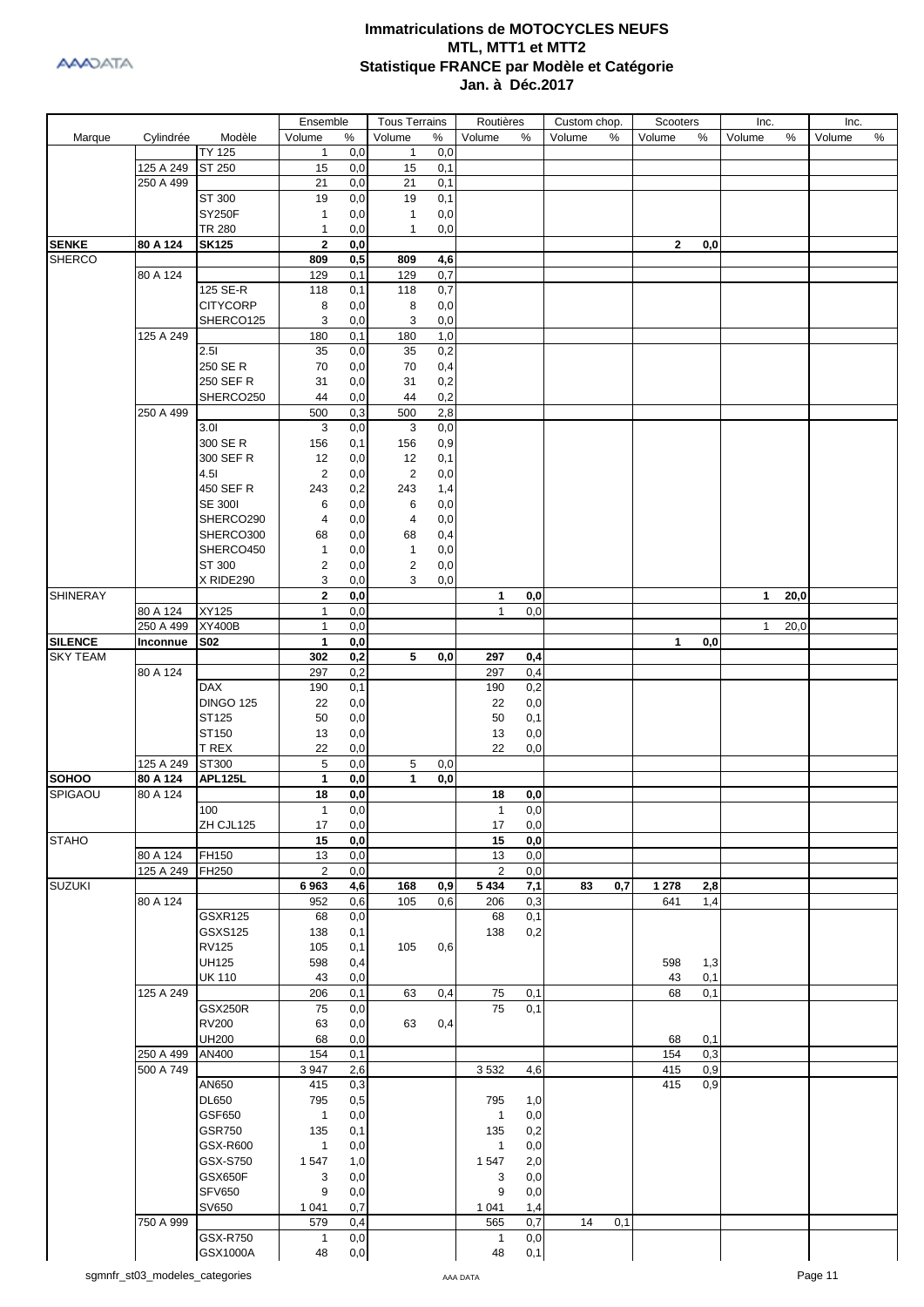

|                  |                       |                    | Ensemble       |            | <b>Tous Terrains</b> |     | Routières      |            | Custom chop. |      | Scooters       |     | Inc.   |   | Inc.   |      |
|------------------|-----------------------|--------------------|----------------|------------|----------------------|-----|----------------|------------|--------------|------|----------------|-----|--------|---|--------|------|
| Marque           | Cylindrée             | Modèle             | Volume         | $\%$       | Volume               | %   | Volume         | $\%$       | Volume       | %    | Volume         | ℅   | Volume | % | Volume | $\%$ |
|                  |                       | GSXR1000           | 17             | 0,0        |                      |     | 17             | 0,0        |              |      |                |     |        |   |        |      |
|                  |                       | GSXS1000           | 499            | 0,3        |                      |     | 499            | 0,7        |              |      |                |     |        |   |        |      |
|                  |                       | <b>VL800</b>       | $\mathbf{1}$   | 0,0        |                      |     |                |            | 1            | 0,0  |                |     |        |   |        |      |
|                  |                       | <b>VL800C</b>      | 11             | 0,0        |                      |     |                |            | 11           | 0,1  |                |     |        |   |        |      |
|                  |                       | VZ800              | $\overline{c}$ | 0,0        |                      |     |                |            | 2            | 0,0  |                |     |        |   |        |      |
|                  | 1000 ET $+$           |                    | 1 1 2 5        | 0,7        |                      |     | 1 0 5 6        | 1,4        | 69           | 0,6  |                |     |        |   |        |      |
|                  |                       | DL1000 V           | 330            | 0,2        |                      |     | 330            | 0,4        |              |      |                |     |        |   |        |      |
|                  |                       | <b>GSF1250SA</b>   | 40             | 0,0        |                      |     | 40             | 0,1        |              |      |                |     |        |   |        |      |
|                  |                       | GSX1250            | 2              | 0,0        |                      |     | $\overline{2}$ | 0,0        |              |      |                |     |        |   |        |      |
|                  |                       | <b>GSX1250FA</b>   | 30             | 0,0        |                      |     | 30             | 0,0        |              |      |                |     |        |   |        |      |
|                  |                       | <b>GSX1300R</b>    | 4              | 0,0        |                      |     | 4              | 0,0        |              |      |                |     |        |   |        |      |
|                  |                       | GSX1300RA          | 89             | 0,1        |                      |     | 89             | 0,1        |              |      |                |     |        |   |        |      |
|                  |                       | GSXR1000           | 561            | 0,4        |                      |     | 561            | 0,7        |              |      |                |     |        |   |        |      |
|                  |                       | <b>VL1500</b>      | 21             | 0,0        |                      |     |                |            | 21           | 0,2  |                |     |        |   |        |      |
|                  |                       | <b>VZR1800</b>     | 48             | 0,0        |                      |     |                |            | 48           | 0,4  |                |     |        |   |        |      |
| <b>SWM</b>       |                       |                    | 131            | 0,1        | 126                  | 0,7 | 5              | 0,0        |              |      |                |     |        |   |        |      |
|                  | 80 A 124              | 125                | 41             | 0,0        | 41                   | 0,2 |                |            |              |      |                |     |        |   |        |      |
|                  | 250 A 499             |                    | 71             | 0,0        | 71                   | 0,4 |                |            |              |      |                |     |        |   |        |      |
|                  |                       | 450                | 51             | 0,0        | 51                   | 0,3 |                |            |              |      |                |     |        |   |        |      |
|                  |                       | <b>RS 300 R</b>    | 20             | 0,0        | 20                   | 0,1 |                |            |              |      |                |     |        |   |        |      |
|                  | 500 A 749             |                    | 19             | 0,0        | 14                   | 0,1 | 5              | 0,0        |              |      |                |     |        |   |        |      |
|                  |                       | 501                | 7              | 0,0        | $\overline{7}$       | 0,0 |                |            |              |      |                |     |        |   |        |      |
|                  |                       | 600                | 5              | 0,0        |                      |     | 5              | 0,0        |              |      |                |     |        |   |        |      |
|                  |                       | <b>RS 500 R</b>    | $\overline{7}$ | 0,0        | $\overline{7}$       | 0,0 |                |            |              |      |                |     |        |   |        |      |
| <b>SYM</b>       |                       |                    | 2 1 6 6        | 1,4        |                      |     | 61             | 0,1        |              |      | 2 1 0 5        | 4,6 |        |   |        |      |
|                  | 80 A 124              |                    | 1928           | 1,3        |                      |     | 57             | 0,1        |              |      | 1871           | 4,0 |        |   |        |      |
|                  |                       | FIDDLE II          | $\mathbf{1}$   | 0,0        |                      |     |                |            |              |      | $\mathbf{1}$   | 0,0 |        |   |        |      |
|                  |                       | <b>FIDDLEIII</b>   | 422            | 0,3        |                      |     |                |            |              |      | 422            | 0,9 |        |   |        |      |
|                  |                       | GTS 125            | 604            | 0,4        |                      |     |                |            |              |      | 604            | 1,3 |        |   |        |      |
|                  |                       | <b>JET 14</b>      | 484            | 0,3        |                      |     |                |            |              |      | 484            | 1,0 |        |   |        |      |
|                  |                       | JOYRID125          | 14             | 0,0        |                      |     |                |            |              |      | 14             | 0,0 |        |   |        |      |
|                  |                       | MIO 100            | 88             | 0,1        |                      |     |                |            |              |      | 88             | 0,2 |        |   |        |      |
|                  |                       | <b>ORBIT II</b>    | 38             | 0,0        |                      |     |                |            |              |      | 38             | 0,1 |        |   |        |      |
|                  |                       | <b>SYMPHONIE</b>   | 30             | 0,0        |                      |     |                |            |              |      | 30             | 0,1 |        |   |        |      |
|                  |                       | <b>SYMPHONY</b>    |                | 0,1        |                      |     |                |            |              |      | 164            |     |        |   |        |      |
|                  |                       | WOLF125SB          | 164            | 0,0        |                      |     | 56             |            |              |      |                | 0,4 |        |   |        |      |
|                  |                       | X PRO              | 56             |            |                      |     |                | 0,1        |              |      |                |     |        |   |        |      |
|                  |                       | XS125              | 26             | 0,0        |                      |     |                |            |              |      | 26             | 0,1 |        |   |        |      |
|                  |                       |                    | 1              | 0,0        |                      |     | 1              | 0,0        |              |      |                |     |        |   |        |      |
|                  | 125 A 249             | <b>WOLF 250</b>    | 4              | 0,0        |                      |     | $\overline{4}$ | 0,0        |              |      |                |     |        |   |        |      |
|                  | 250 A 499             | GTS 300            | 167            | 0,1        |                      |     |                |            |              |      | 167            | 0,4 |        |   |        |      |
| <b>TGB</b>       | 500 A 749             | MAX 600 I          | 67             | 0,0        |                      |     |                |            |              |      | 67             | 0,1 |        |   |        |      |
| <b>TIANYING</b>  | 80 A 124              | <b>BELLAVITA</b>   | 5              | 0,0        |                      |     |                |            |              |      | 5              | 0,0 |        |   |        |      |
|                  | 80 A 124              | <b>TY125T</b>      | 4              | 0,0        |                      |     |                |            |              |      | 4              | 0,0 |        |   |        |      |
| IТM              |                       |                    | 73             | 0,0        | 73                   | 0,4 |                |            |              |      |                |     |        |   |        |      |
|                  | 80 A 124              | 125G               | 27             | 0,0        | 27                   | 0,2 |                |            |              |      |                |     |        |   |        |      |
|                  | 125 A 249             |                    | 23             | 0,0        | 23                   | 0,1 |                |            |              |      |                |     |        |   |        |      |
|                  |                       | $\overline{144}$ F | 11             | 0,0        | 11                   | 0,1 |                |            |              |      |                |     |        |   |        |      |
|                  |                       | 250 ET             | 12             | 0,0        | 12                   | 0,1 |                |            |              |      |                |     |        |   |        |      |
|                  | 250 A 499             |                    | 20             | 0,0        | 20                   | 0,1 |                |            |              |      |                |     |        |   |        |      |
|                  |                       | 250 ET             | $\overline{7}$ | 0,0        | $\overline{7}$       | 0,0 |                |            |              |      |                |     |        |   |        |      |
|                  |                       | 300 ET<br>530 ET   | 13             | 0,0        | 13                   | 0,1 |                |            |              |      |                |     |        |   |        |      |
| <b>TNT MOTOR</b> | 500 A 749<br>80 A 124 |                    | 3<br>9         | 0,0        | 3                    | 0,0 | $\mathbf{2}$   |            |              |      | $\overline{7}$ |     |        |   |        |      |
|                  |                       | <b>DFE125</b>      | $\mathbf{1}$   | 0,0<br>0,0 |                      |     | $\mathbf{1}$   | 0,0<br>0,0 |              |      |                | 0,0 |        |   |        |      |
|                  |                       |                    |                |            |                      |     |                |            |              |      |                |     |        |   |        |      |
|                  |                       | ESTATE125          | 6              | 0,0        |                      |     |                |            |              |      | 6              | 0,0 |        |   |        |      |
|                  |                       | LJ125T             | 1              | 0,0        |                      |     |                |            |              |      | 1              | 0,0 |        |   |        |      |
|                  |                       | STF/STM            | 1              | 0,0        |                      |     | $\mathbf{1}$   | 0,0        |              |      |                |     |        |   |        |      |
| <b>TORROT</b>    | Inconnue              | <b>MUVI</b>        | $\mathbf{2}$   | 0,0        |                      |     |                |            |              |      | $\overline{2}$ | 0,0 |        |   |        |      |
| <b>TRIUMPH</b>   |                       |                    | 7624           | 5,0        | 6                    | 0,0 | 4611           | 6,0        | 3 0 0 7      | 26,3 |                |     |        |   |        |      |
|                  | 500 A 749             |                    | 337            | 0,2        |                      |     | 337            | 0,4        |              |      |                |     |        |   |        |      |
|                  |                       | <b>DAYT 675</b>    | 9              | 0,0        |                      |     | 9              | 0,0        |              |      |                |     |        |   |        |      |
|                  |                       | <b>STREETTRI</b>   | 328            | 0,2        |                      |     | 328            | 0,4        |              |      |                |     |        |   |        |      |
|                  | 750 A 999             |                    | 3 9 7 1        | 2,6        |                      |     | 2 5 8 4        | 3,4        | 1 3 8 7      | 12,1 |                |     |        |   |        |      |
|                  |                       | <b>BON.AMERI</b>   | 1              | 0,0        |                      |     |                |            | $\mathbf{1}$ | 0,0  |                |     |        |   |        |      |
|                  |                       | <b>BONN.T100</b>   | 767            | 0,5        |                      |     |                |            | 767          | 6,7  |                |     |        |   |        |      |
|                  |                       | <b>BONNEVILL</b>   | 21             | 0,0        |                      |     | 21             | 0,0        |              |      |                |     |        |   |        |      |
|                  |                       | <b>SCRAMBLER</b>   | 54             | 0,0        |                      |     | 54             | 0,1        |              |      |                |     |        |   |        |      |
|                  |                       | SPEEDMAST          | 5              | 0,0        |                      |     |                |            | 5            | 0,0  |                |     |        |   |        |      |
|                  |                       | <b>STREETCUP</b>   | 186            | 0,1        |                      |     |                |            | 186          | 1,6  |                |     |        |   |        |      |
|                  |                       | <b>STREETSCR</b>   | 428            | 0,3        |                      |     |                |            | 428          | 3,7  |                |     |        |   |        |      |
|                  |                       | <b>STREETTRI</b>   | 1 3 5 0        | 0,9        |                      |     | 1 3 5 0        | 1,8        |              |      |                |     |        |   |        |      |
|                  |                       | <b>STREETTWI</b>   | 769            | 0,5        |                      |     | 769            | 1,0        |              |      |                |     |        |   |        |      |
|                  |                       | THRUX 900          | $\mathbf{1}$   | 0,0        |                      |     | $\mathbf{1}$   | 0,0        |              |      |                |     |        |   |        |      |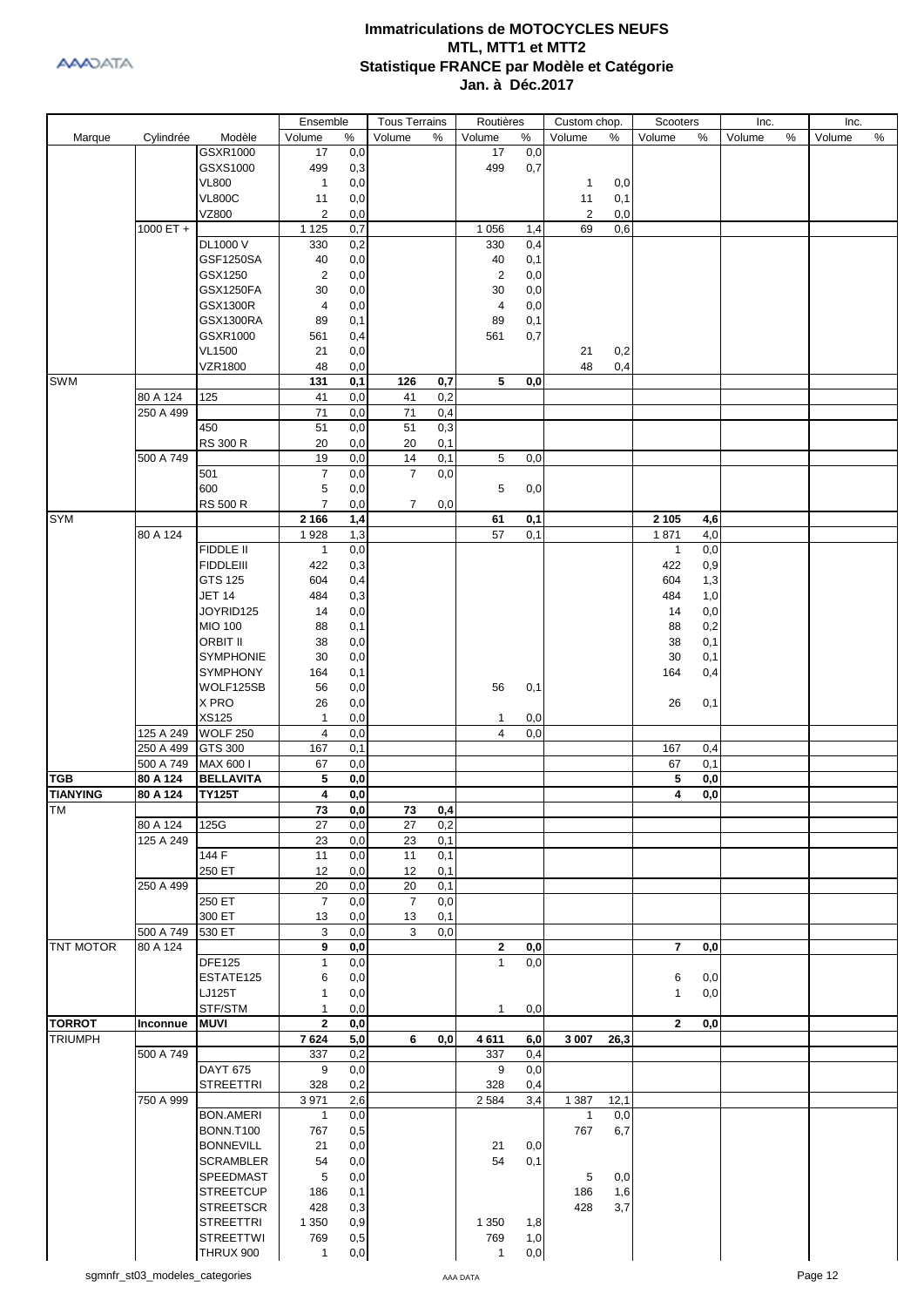

|                   |           |                                      | Ensemble            |            | <b>Tous Terrains</b> |     | Routières      |            | Custom chop.         |            | Scooters       |            | Inc.   |   | Inc.   |      |
|-------------------|-----------|--------------------------------------|---------------------|------------|----------------------|-----|----------------|------------|----------------------|------------|----------------|------------|--------|---|--------|------|
| Marque            | Cylindrée | Modèle                               | Volume              | ℅          | Volume               | ℅   | Volume         | ℅          | Volume               | %          | Volume         | %          | Volume | % | Volume | $\%$ |
|                   |           | <b>TIGER 800</b>                     | 32                  | 0,0        |                      |     | 32             | 0,0        |                      |            |                |            |        |   |        |      |
|                   |           | <b>TIGER XCA</b>                     | 16                  | 0,0        |                      |     | 16             | 0,0        |                      |            |                |            |        |   |        |      |
|                   |           | <b>TIGER XCX</b>                     | 87                  | 0,1        |                      |     | 87             | 0,1        |                      |            |                |            |        |   |        |      |
|                   |           | <b>TIGER XRT</b>                     | 51                  | 0,0        |                      |     | 51             | 0,1        |                      |            |                |            |        |   |        |      |
|                   |           | <b>TIGER XRX</b>                     | 203                 | 0,1        |                      |     | 203            | 0,3        |                      |            |                |            |        |   |        |      |
|                   | 1000 ET + |                                      | 3 3 1 6             | 2,2        | 6                    | 0,0 | 1690           | 2,2        | 1620                 | 14,2       |                |            |        |   |        |      |
|                   |           | <b>B.BOBBER</b>                      | 562                 | 0,4        |                      |     |                |            | 562                  | 4,9        |                |            |        |   |        |      |
|                   |           | BONN.T120                            | 1 0 3 0             | 0,7        |                      |     |                |            | 1 0 3 0              | 9,0        |                |            |        |   |        |      |
|                   |           | <b>ROCKETIII</b>                     | 16                  | 0,0        |                      |     | 16             | 0,0        |                      |            |                |            |        |   |        |      |
|                   |           | <b>SPEED TRI</b>                     | 455                 | 0,3        |                      |     | 455            | 0,6        |                      |            |                |            |        |   |        |      |
|                   |           | <b>THRUXTONR</b>                     | 480                 | 0,3        |                      |     | 480            | 0,6        |                      |            |                |            |        |   |        |      |
|                   |           | <b>THUNDERBI</b>                     | 28                  | 0,0        |                      |     |                |            | 28                   | 0,2        |                |            |        |   |        |      |
|                   |           | <b>TIGER</b>                         | $\overline{7}$      | 0,0        |                      |     | 7              | 0,0        |                      |            |                |            |        |   |        |      |
|                   |           | <b>TIGER SP</b>                      | 308                 | 0,2        |                      |     | 308            | 0,4        |                      |            |                |            |        |   |        |      |
|                   |           | <b>TIGER XCA</b>                     | 152                 | 0,1        |                      |     | 152            | 0,2        |                      |            |                |            |        |   |        |      |
|                   |           | <b>TIGER XCX</b>                     | 92                  | 0,1        |                      |     | 92             | 0,1        |                      |            |                |            |        |   |        |      |
|                   |           | <b>TIGER XRT</b><br><b>TIGER XRX</b> | 45<br>99            | 0,0        |                      |     | 45<br>99       | 0,1        |                      |            |                |            |        |   |        |      |
|                   |           | <b>TIGER1200</b>                     | 6                   | 0,1<br>0,0 | 6                    | 0,0 |                | 0,1        |                      |            |                |            |        |   |        |      |
|                   |           | <b>TROPHY SE</b>                     | 36                  | 0,0        |                      |     | 36             | 0,0        |                      |            |                |            |        |   |        |      |
| <b>TRS</b>        |           |                                      | 66                  | 0,0        | 66                   | 0,4 |                |            |                      |            |                |            |        |   |        |      |
|                   | 125 A 249 | <b>TRS 250</b>                       | 10                  | 0,0        | 10                   | 0,1 |                |            |                      |            |                |            |        |   |        |      |
|                   | 250 A 499 |                                      | 56                  | 0,0        | 56                   | 0,3 |                |            |                      |            |                |            |        |   |        |      |
|                   |           | <b>TRS 250</b>                       | 8                   | 0,0        | 8                    | 0,0 |                |            |                      |            |                |            |        |   |        |      |
|                   |           | <b>TRS 300</b>                       | 48                  | 0,0        | 48                   | 0,3 |                |            |                      |            |                |            |        |   |        |      |
| <b>VALENTI RA</b> | 250 A 499 | <b>RM250Z</b>                        | 5                   | 0,0        | 5                    | 0,0 |                |            |                      |            |                |            |        |   |        |      |
| <b>VASTRO</b>     | 80 A 124  |                                      | 57                  | 0,0        |                      |     | 2              | 0,0        |                      |            | 55             | 0,1        |        |   |        |      |
|                   |           | <b>DD125E</b>                        | $\overline{2}$      | 0,0        |                      |     | $\overline{2}$ | 0,0        |                      |            |                |            |        |   |        |      |
|                   |           | <b>ZN125T</b>                        | 55                  | 0,0        |                      |     |                |            |                      |            | 55             | 0,1        |        |   |        |      |
| <b>VECTRIX</b>    | Inconnue  | <b>VECTRIX</b>                       | 25                  | 0,0        |                      |     |                |            |                      |            | 25             | 0,1        |        |   |        |      |
| <b>VERTIGO MO</b> |           |                                      | 55                  | 0,0        | 55                   | 0,3 |                |            |                      |            |                |            |        |   |        |      |
|                   | 125 A 249 | 250                                  | 28                  | 0,0        | 28                   | 0,2 |                |            |                      |            |                |            |        |   |        |      |
|                   | 250 A 499 | 300                                  | 27                  | 0,0        | 27                   | 0,2 |                |            |                      |            |                |            |        |   |        |      |
| <b>VICTORY</b>    | 1000 ET + |                                      | 105                 | 0,1        |                      |     |                |            | 105                  | 0,9        |                |            |        |   |        |      |
|                   |           | CROSS.C                              | 12                  | 0,0        |                      |     |                |            | 12                   | 0,1        |                |            |        |   |        |      |
|                   |           | CROSS.R                              | $\mathbf{1}$        | 0,0        |                      |     |                |            | $\mathbf{1}$         | 0,0        |                |            |        |   |        |      |
|                   |           | <b>GUNNER</b>                        | $\mathbf 2$         | 0,0        |                      |     |                |            | $\overline{c}$       | 0,0        |                |            |        |   |        |      |
|                   |           | <b>HAMMER</b>                        | 7<br>$\overline{7}$ | 0,0        |                      |     |                |            | 7                    | 0,1        |                |            |        |   |        |      |
|                   |           | <b>HIGH BALL</b><br><b>OCTANE</b>    | 54                  | 0,0<br>0,0 |                      |     |                |            | $\overline{7}$<br>54 | 0,1        |                |            |        |   |        |      |
|                   |           | <b>VEGAS</b>                         | 21                  | 0,0        |                      |     |                |            | 21                   | 0,5<br>0,2 |                |            |        |   |        |      |
|                   |           | <b>VISION</b>                        | 1                   | 0,0        |                      |     |                |            | 1                    | 0,0        |                |            |        |   |        |      |
| <b>VOXAN</b>      | 750 A 999 | <b>BLACK MAG</b>                     | $\mathbf{1}$        | 0,0        |                      |     | $\mathbf{1}$   | 0,0        |                      |            |                |            |        |   |        |      |
| YAMAHA            |           |                                      | 29 349              | 19,3       | 52                   | 0,3 | 16 468         | 21,6       | 291                  | 2,5        | 12 538         | 27,1       |        |   |        |      |
|                   | 80 A 124  |                                      | 8674                | 5,7        | 41                   | 0,2 | 2 1 9 1        | 2,9        |                      |            | 6442           | 13,9       |        |   |        |      |
|                   |           | <b>LTS125</b>                        | 175                 | 0,1        |                      |     |                |            |                      |            | 175            | 0,4        |        |   |        |      |
|                   |           | <b>MAJESTY S</b>                     | $\overline{2}$      | 0,0        |                      |     |                |            |                      |            | $\overline{2}$ | 0,0        |        |   |        |      |
|                   |           | MT125                                | 1 4 9 5             | 1,0        |                      |     | 1 4 9 5        | 2,0        |                      |            |                |            |        |   |        |      |
|                   |           | MW125                                | 562                 | 0,4        |                      |     |                |            |                      |            | 562            | 1,2        |        |   |        |      |
|                   |           | <b>NMAX 125</b>                      | 1613                | 1,1        |                      |     |                |            |                      |            | 1613           | 3,5        |        |   |        |      |
|                   |           | <b>WR125</b>                         | $\mathbf{1}$        | 0,0        | $\mathbf{1}$         | 0,0 |                |            |                      |            |                |            |        |   |        |      |
|                   |           | <b>WR125R</b>                        | 34                  | 0,0        | 34                   | 0,2 |                |            |                      |            |                |            |        |   |        |      |
|                   |           | <b>WR125X</b>                        | 6                   | 0,0        | 6                    | 0,0 |                |            |                      |            |                |            |        |   |        |      |
|                   |           | X MAX 125                            | 829                 | 0,5        |                      |     |                |            |                      |            | 829            | 1,8        |        |   |        |      |
|                   |           | <b>XC115</b>                         | 23                  | 0,0        |                      |     |                |            |                      |            | 23             | 0,0        |        |   |        |      |
|                   |           | <b>YBR125</b>                        | 75                  | 0,0        |                      |     | 75             | 0,1        |                      |            |                |            |        |   |        |      |
|                   |           | <b>YP125R</b>                        | 3 2 3 8             | 2,1        |                      |     |                |            |                      |            | 3 2 3 8        | 7,0        |        |   |        |      |
|                   |           | <b>YS125</b>                         | 417                 | 0,3        |                      |     | 417            | 0,5        |                      |            |                |            |        |   |        |      |
|                   |           |                                      |                     |            |                      |     |                | 0,3        |                      |            |                |            |        |   |        |      |
|                   |           | <b>YZF-R125</b>                      | 204                 | 0,1        |                      |     | 204            |            |                      |            |                |            |        |   |        |      |
|                   | 125 A 249 | <b>MWS150</b>                        | 1                   | 0,0        |                      |     |                |            |                      |            | 1              | 0,0        |        |   |        |      |
|                   | 250 A 499 |                                      | 1816                | 1,2        | 5                    | 0,0 | 277            | 0,4        | 10                   | 0,1        | 1 5 2 4        | 3,3        |        |   |        |      |
|                   |           | MT-03                                | 200                 | 0,1        |                      |     | 200            | 0,3        |                      |            |                |            |        |   |        |      |
|                   |           | <b>SR400</b>                         | 10                  | 0,0        |                      |     |                |            | 10                   | 0,1        |                |            |        |   |        |      |
|                   |           | <b>WR250R</b>                        | 5                   | 0,0        | 5                    | 0,0 |                |            |                      |            |                |            |        |   |        |      |
|                   |           | X MAX 300                            | 11                  | 0,0        |                      |     |                |            |                      |            | 11             | 0,0        |        |   |        |      |
|                   |           | X MAX 400                            | 167                 | 0,1        |                      |     |                |            |                      |            | 167            | 0,4        |        |   |        |      |
|                   |           | <b>YP250R</b>                        | 4                   | 0,0        |                      |     |                |            |                      |            | 4              | 0,0        |        |   |        |      |
|                   |           | YP300<br><b>YP400R</b>               | 1 2 1 0<br>132      | 0,8<br>0,1 |                      |     |                |            |                      |            | 1 2 1 0<br>132 | 2,6<br>0,3 |        |   |        |      |
|                   |           | YZFR3                                | 77                  | 0,1        |                      |     | 77             | 0,1        |                      |            |                |            |        |   |        |      |
|                   | 500 A 749 |                                      | 12 055              | 7,9        | 6                    | 0,0 | 7478           | 9,8        |                      |            | 4 5 7 1        | 9,9        |        |   |        |      |
|                   |           | MT-07<br>MT-07 TRA                   | 5 0 6 6             | 3,3<br>0,9 |                      |     | 5 0 66         | 6,6<br>1,8 |                      |            |                |            |        |   |        |      |